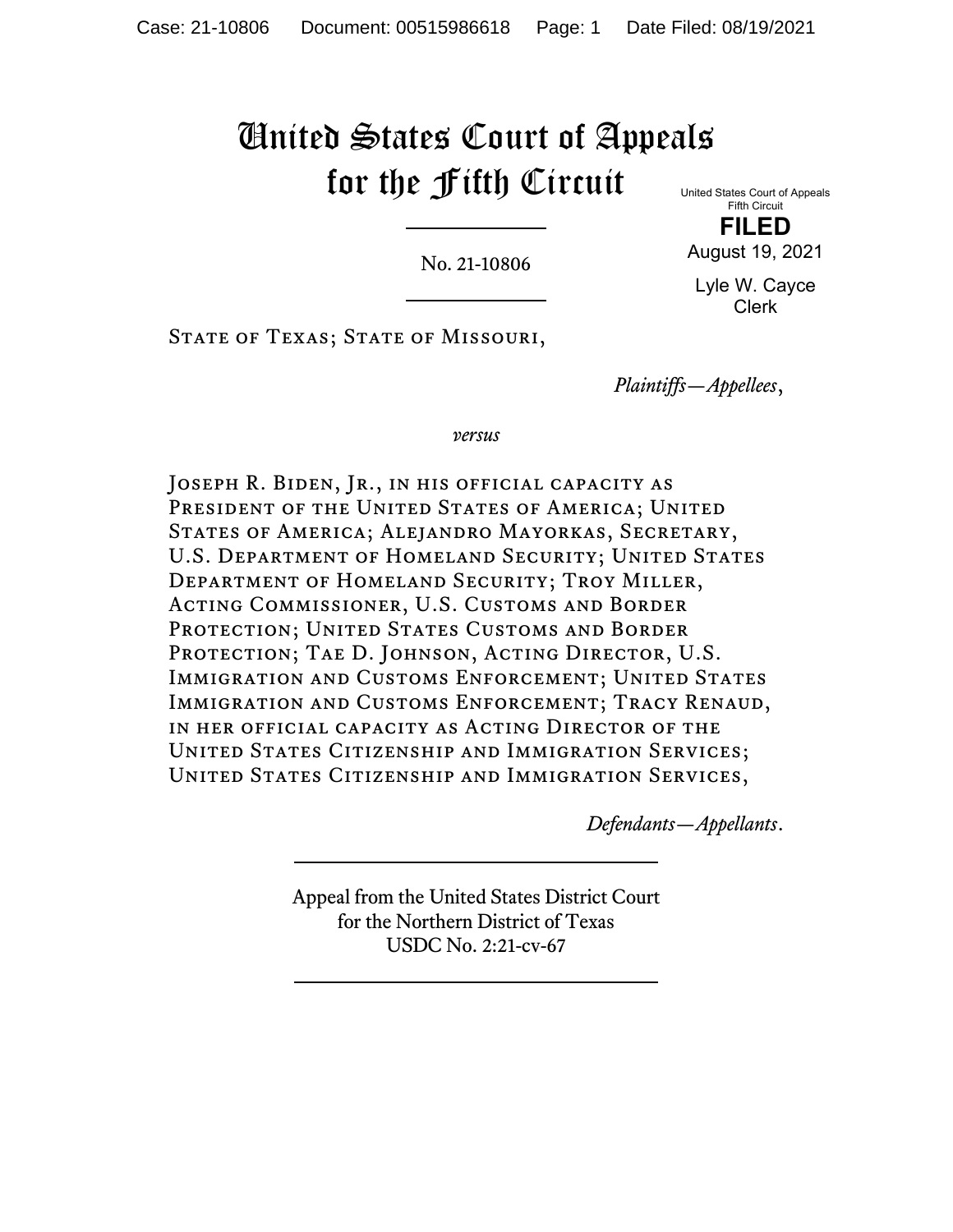Before ELROD, OLDHAM, and WILSON, *Circuit Judges*. PER CURIAM:

This case concerns the Migrant Protection Protocols ("MPP") created by the Secretary of the Department of Homeland Security on December 20, 2018, and purportedly rescinded by DHS in a memorandum on June 1, 2021 ("June 1 Memorandum").[1](#page-25-0) After a full bench trial and 53 pages of findings of fact and conclusions of law, the district court concluded that DHS's purported rescission of MPP violated, *inter alia*, the Administrative Procedure Act ("APA"). DHS seeks a stay pending appeal. After carefully considering full briefing from the parties, we hold DHS failed to satisfy the four stay factors. *See Nken v. Holder*, 556 U.S. 418 (2009). The motion is denied.

## I.

## A.

On December 20, 2018, the Trump Administration implemented MPP in response to an immigration surge at the southern border. D. Ct. Op. at 7. The statutory authority for MPP is found in 8 U.S.C. § 1225(b)(2)(C), which authorizes the Government to return certain third-country nationals arriving in the United States to Mexico or Canada for the duration of their removal proceedings under 8 U.S.C. § 1229a. *Id.* at 8. Also on December 20, 2018, the United States obtained Mexico's agreement to permit entry of MPP enrollees. *Id.* The goal of MPP was to ensure that "[c]ertain aliens attempting to enter the U.S. illegally or without documentation . . . will no longer be released into the country, where they often fail to file an asylum

<sup>&</sup>lt;sup>1</sup> We refer to the Secretary's actions as those of "DHS" unless otherwise stated.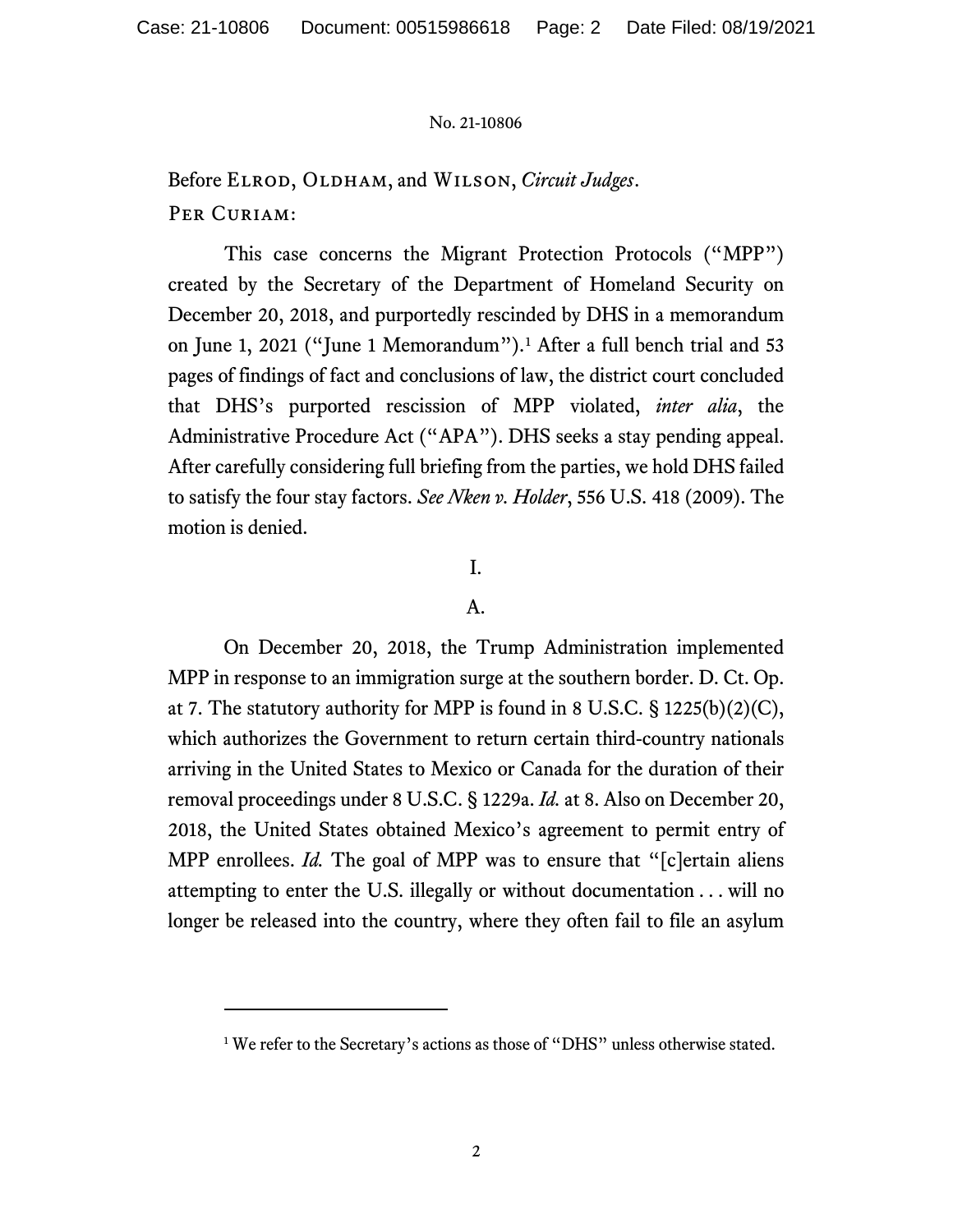application and/or disappear before an immigration judge can determine the merits of any claim." *Id.* (quotation omitted).

In January 2019, "DHS began implementing MPP, initially in San Diego, California, then El Paso, Texas, and Calexico, California, and then nationwide." *Id.* (citing AR.155–56, AR.684). In February 2019, U.S. Immigration and Customs Enforcement issued guidance on MPP to its field offices, anticipating the expansion of MPP across the border. *Id.* at 9 (citing AR.165–70). By December 31, 2020, DHS had enrolled 68,039 aliens in MPP. *Id.* at 12 (citing AR.555).

DHS and Texas entered into a Memorandum of Understanding (the "Agreement"), which the parties finalized on January 8, 2021. *Id.* at 13 (citing Compl., Ex. B at 8). The Agreement required Texas to provide information and assist DHS to "perform its border security, legal immigration, immigration enforcement, and national security missions." *Id.*  (quoting Compl., Ex. B at 2). In return, DHS agreed to consult Texas and consider its views before taking actions that could modify immigration enforcement. *See id.* at 13–14 (citing Compl., Ex. B at 2). DHS also agreed to "'[p]rovide Texas with 180 days' written notice . . . of any proposed action' subject to the consultation requirement," *id.* at 14 (quoting Compl., Ex. B at 3), so that Texas would have an opportunity to comment on the proposal. The Agreement further required DHS to consider Texas's input "in good faith" and, if it decided to reject Texas's input, "provide a detailed written explanation" of its reasons for doing so. *Id.* (emphasis omitted) (quoting Compl., Ex. B at 3).

On Inauguration Day, the Biden Administration announced that it would suspend further enrollments in MPP. The Acting Secretary of DHS wrote that "[e]ffective January 21, 2021, the Department will suspend new enrollments in the Migrant Protection Protocols (MPP), pending further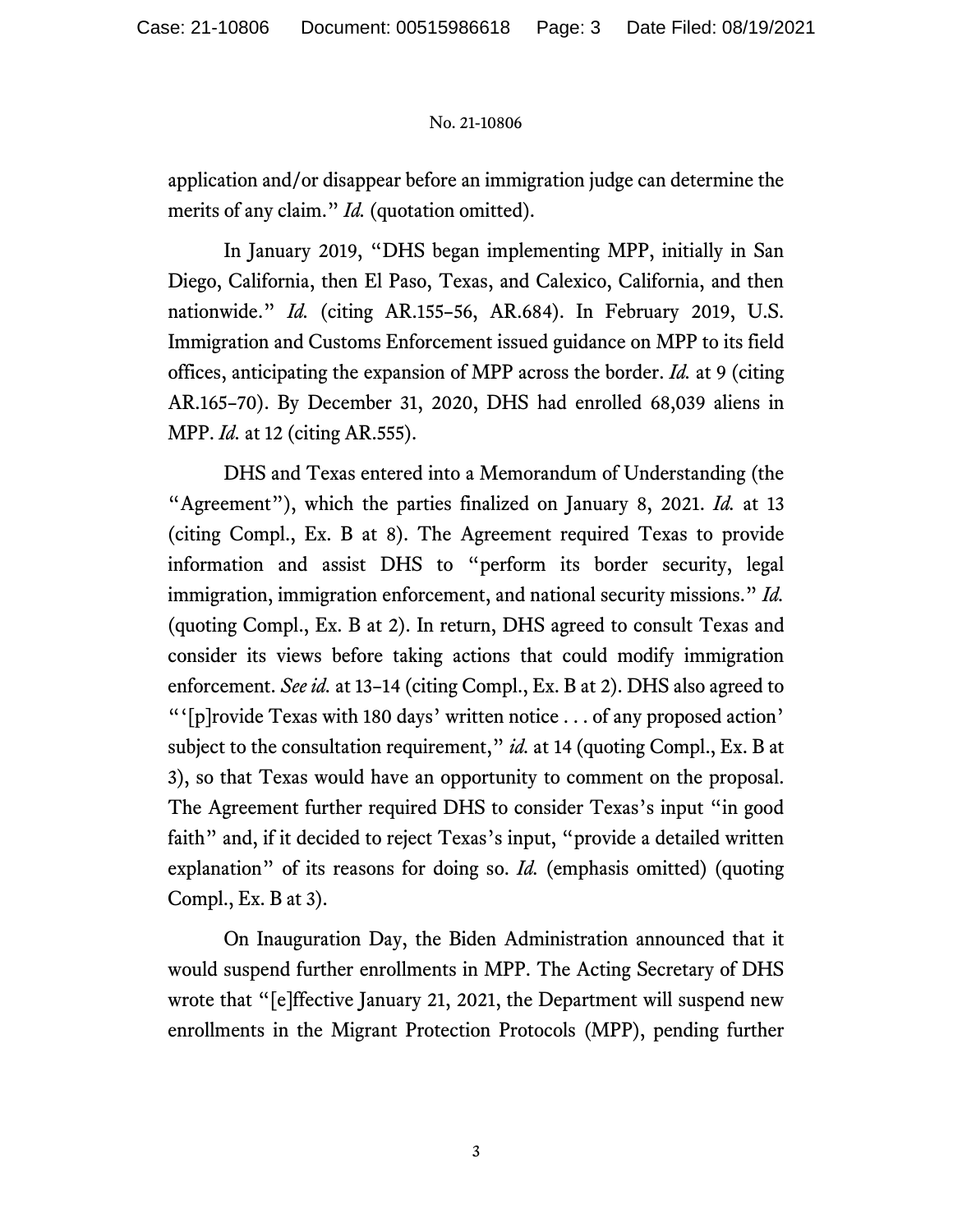review of the program. Aliens who are not already enrolled in MPP should be processed under other existing legal authorities." *Id.* at 15 (quoting AR.581).

On February 2, 2021, DHS sent a letter to Texas purporting to terminate the Agreement "effective immediately." *Id.* at 14. Because it believed that the letter did not comply with the Agreement's required procedures, Texas interpreted the letter "as a notice of intent to terminate" the Agreement. *Id.* (citing ECF No. 53 at 21).

On April 13, 2021, Texas and Missouri (the "States") sued, challenging the temporary suspension of MPP. *Id.* at 1 (citing ECF No. 1). The States alleged that DHS's January 20 Memorandum violated the APA, the Immigration and Nationality Act ("INA"), the Constitution, and the Agreement. *See id*. at 2 (citing ECF No. 1 at 4; ECF No. 45). On May 14, the States moved for a preliminary injunction that would enjoin the Government from enforcing and implementing the January 20 Memorandum. Prelim. Inj. Mot., ECF No. 30.

On June 1, before briefing on the preliminary injunction had concluded, DHS issued a new memorandum permanently terminating MPP. D. Ct. Op. at 2. The district court concluded that the June 1 Memorandum mooted the States' complaint, and the court allowed the States to amend their complaint and file a new preliminary injunction motion. *Id.* The parties agreed to consolidate the preliminary injunction hearing with the trial on the merits pursuant to Federal Rule of Civil Procedure 65(a)(2). *Id.* at 3.

## B.

Following the bench trial, the district court issued a 53-page memorandum opinion and order, concluding that the States were entitled to relief on their APA and statutory claims. *See* D. Ct. Op. at 1. The district court made many findings of fact that are relevant here. Among other things, the district court found that MPP had significant benefits before DHS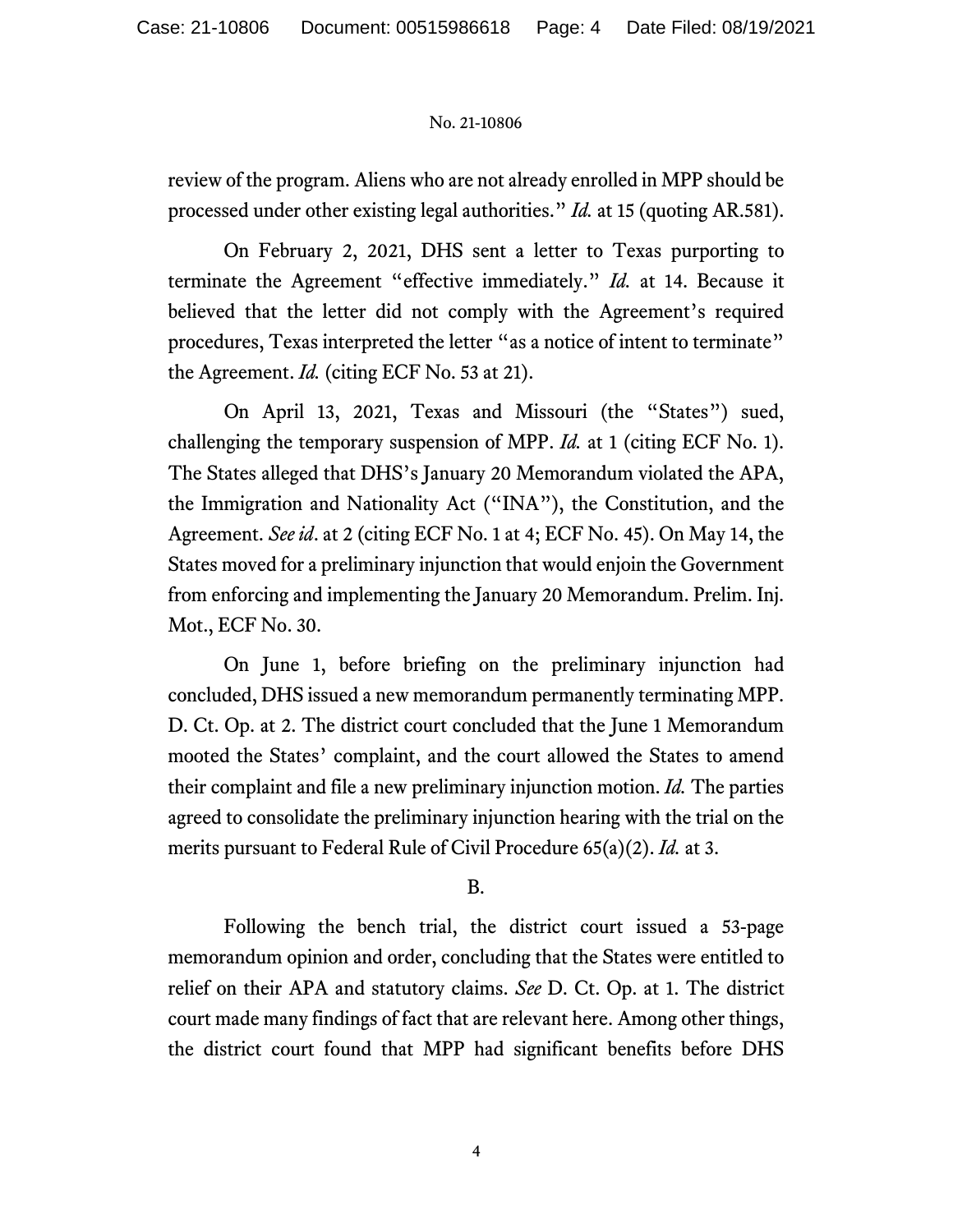purported to rescind it. For example, DHS's October 2019 Assessment of MPP concluded that "aliens without meritorious claims—which no longer constitute[d] a free ticket into the United States—[were] beginning to voluntarily return home." D. Ct. Op. at 10. And the court noted that DHS also found MPP effective in addressing the prior "perverse incentives" created by allowing "those with non-meritorious claims . . . [to] remain in the country for lengthy periods of time." *Id*. The court found that this caused a significant decrease in immigration-enforcement encounters along the southern border. *Id*. And more directly, the court found that caused a decrease in "the number of aliens released into the interior of the United States for the duration of their U.S. removal proceedings." *Id.* at 11 (citing AR.554). These benefits, DHS emphasized, were a "cornerstone" of the agency's prior immigration policy. D. Ct. Op. at 12.

The court made specific (and largely uncontested) factual findings that "[t]he termination of MPP has [increased] and will continue to increase the number of aliens being released into the United States," and that this increase "has [imposed] and will continue to impose harms on Plaintiff States Texas and Missouri." *Id.* at 17. On the basis of its factual findings, the district court determined that the States had Article III standing, that the court had jurisdiction to review the agency action, and that the States were within the zone of interests of the INA. *Id.* at 21–34. The court then concluded that DHS's termination of MPP was unlawful under the APA because the action was arbitrary and capricious and contrary to the INA. *Id.* at 34–44. Based on those conclusions, the district court "permanently enjoined and restrained [DHS] from implementing or enforcing the June 1 Memorandum" and ordered DHS "to enforce and implement MPP in good faith until such a time as it has been lawfully rescinded in compliance with the APA and until such a time as the federal government has sufficient detention capacity to detain all aliens subject to mandatory detention under Section 1255 without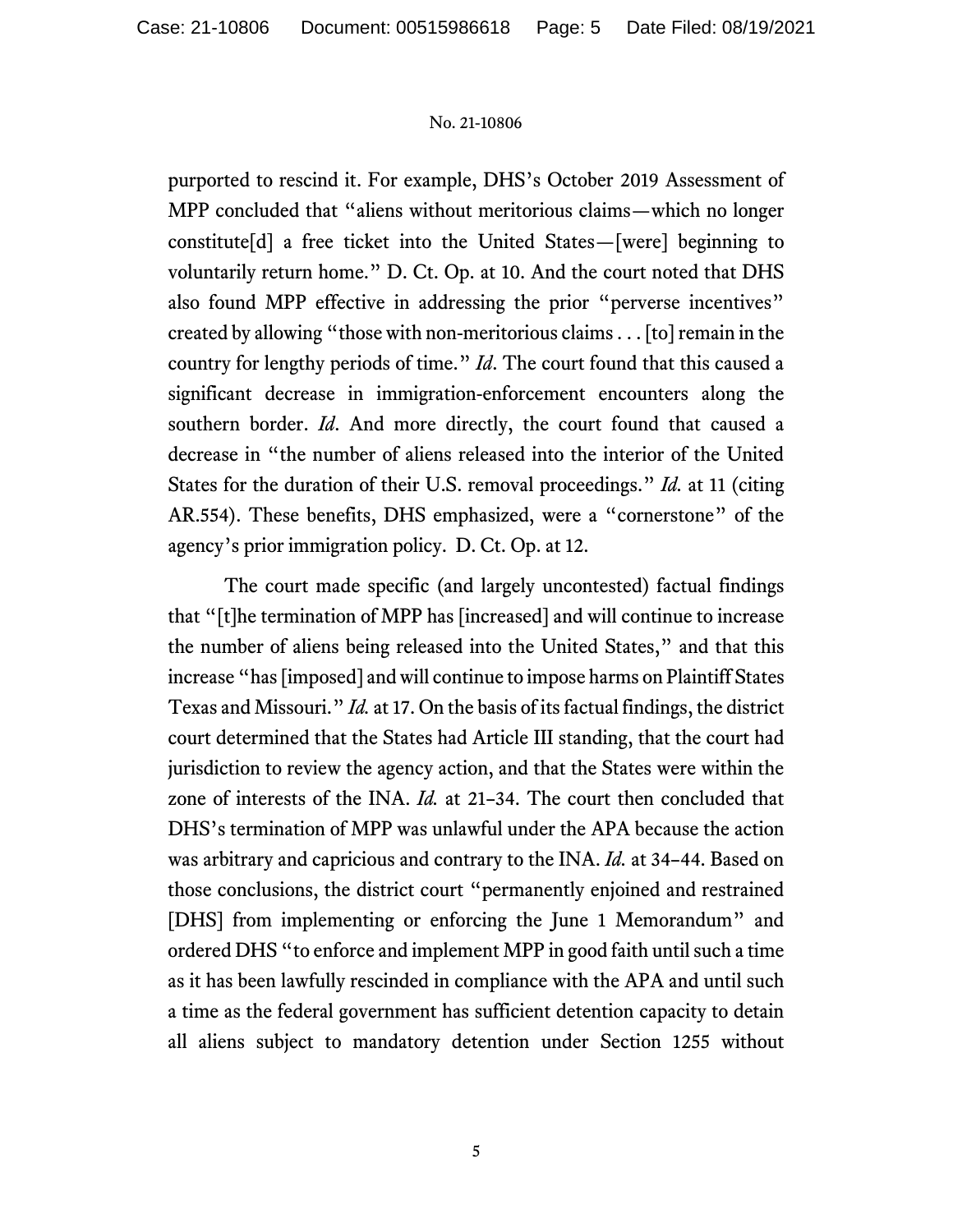releasing any aliens because of a lack of detention resources." *Id.* at 52–53 (emphases omitted).

DHS noticed an appeal. On August 17, 2021, the Government requested an emergency stay under Federal Rule of Appellate Procedure 8. The States opposed that request on August 18. On August 19, the Government filed a reply. The Government requested that we rule the same day, August 19. In considering the Government's request, we must consider four factors: (1) whether the Government makes a strong showing that it is likely to succeed on the merits; (2) whether the Government will be irreparably injured in the absence of a stay; (3) whether other interested parties will be irreparably injured by a stay; and (4) where the public interest lies. *See Nken*, 556 U.S. at 426.

## II.

We begin with whether the Government has made a strong showing that it is likely to succeed on the merits. The Government makes two merits arguments: (A) the case is not justiciable, and (B) DHS's rescission of MPP did not violate federal law. The Government is likely wrong on both.

#### A.

The Government first argues that it is likely to succeed on the merits because two justiciability doctrines—standing and non-reviewability operate as insuperable obstacles to the States' suit. We consider and reject each argument in turn.

1.

First, the States' standing. To establish standing, the States "must show an injury that is 'concrete, particularized, and actual or imminent; fairly traceable to the challenged action; and redressable by a favorable ruling.'" *Texas v. United States*, 809 F.3d 134, 150 (5th Cir. 2015) (quoting *Clapper v.*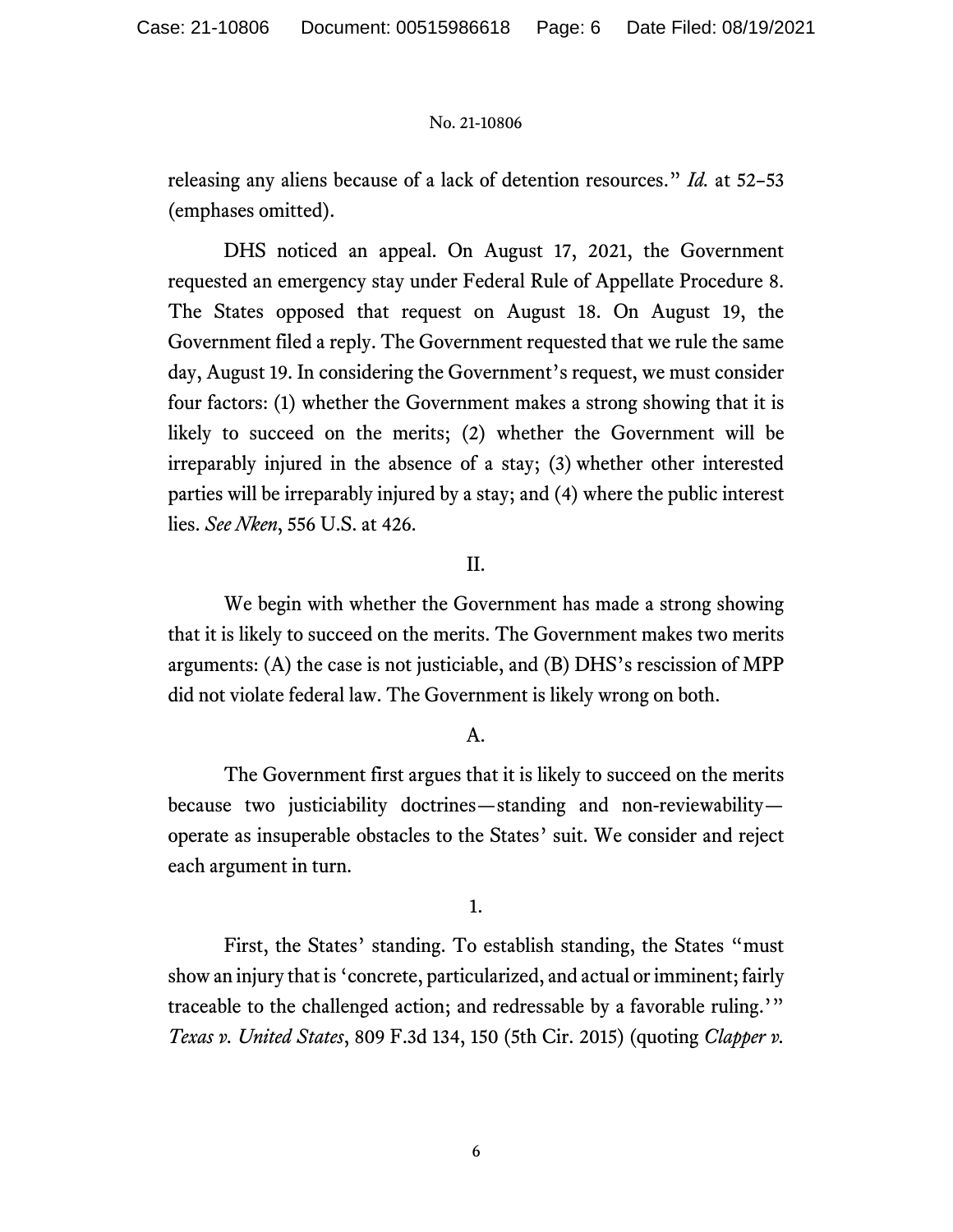*Amnesty Int'l USA*, 568 U.S. 398, 409 (2013)). "Only one of the [appellants] needs to have standing to permit us to consider the [complaint]."[2](#page-25-0) *Massachusetts v. EPA*, 549 U.S. 497, 518 (2007); *accord Nat'l Rife Ass'n Am., Inc. v. McCraw*, 719 F.3d 338, 344 n.3 (5th Cir. 2013). Because the Government is seeking a stay, we must ask whether it has made a strong showing that the States lack standing. *See Valentine v. Collier*, 956 F.3d 797, 801 (5th Cir. 2020).

After a bench trial, we review the district court's factual determinations for clear error. *See, e.g.*, *Texas*, 809 F.3d at 171–72 (reviewing a factual finding for clear error); *Env't Tex. Citizen Lobby, Inc. v. ExxonMobil Corp.*, 968 F.3d 357, 367 (5th Cir. 2020) ("Because this case was tried, Plaintiffs needed to prove standing by a preponderance of the evidence. A factual finding that a plaintiff met that burden is reviewed for clear error." (citation omitted)). And any argument not raised on appeal (including a challenge to a district court's factual finding) is forfeited. *See, e.g.*, *United States v. Edwards*, 303 F.3d 606, 647 (5th Cir. 2002) ("Many of the 'errors' cited by the defendants are unbriefed. These issues have been [forfeited]."); *cf.* Fed. R. App. P. 28(a)(9)(A) ("The appellant's brief must contain . . . appellant's contentions and the reasons for them, with citations to the authorities and parts of the record on which the appellant relies.").

We begin with (a) the district court's uncontested factual findings. Then we hold that the Government fails to make a strong showing that it is likely to succeed on appeal because it has not shown that the States lack (b) an injury-in-fact that is (c) traceable and (d) redressable. Finally, any doubt

<sup>&</sup>lt;sup>2</sup> For this reason, we focus on Texas's standing. We note, however, that Missouri brings largely similar arguments with respect to driver's-license, educational, healthcare, and other costs.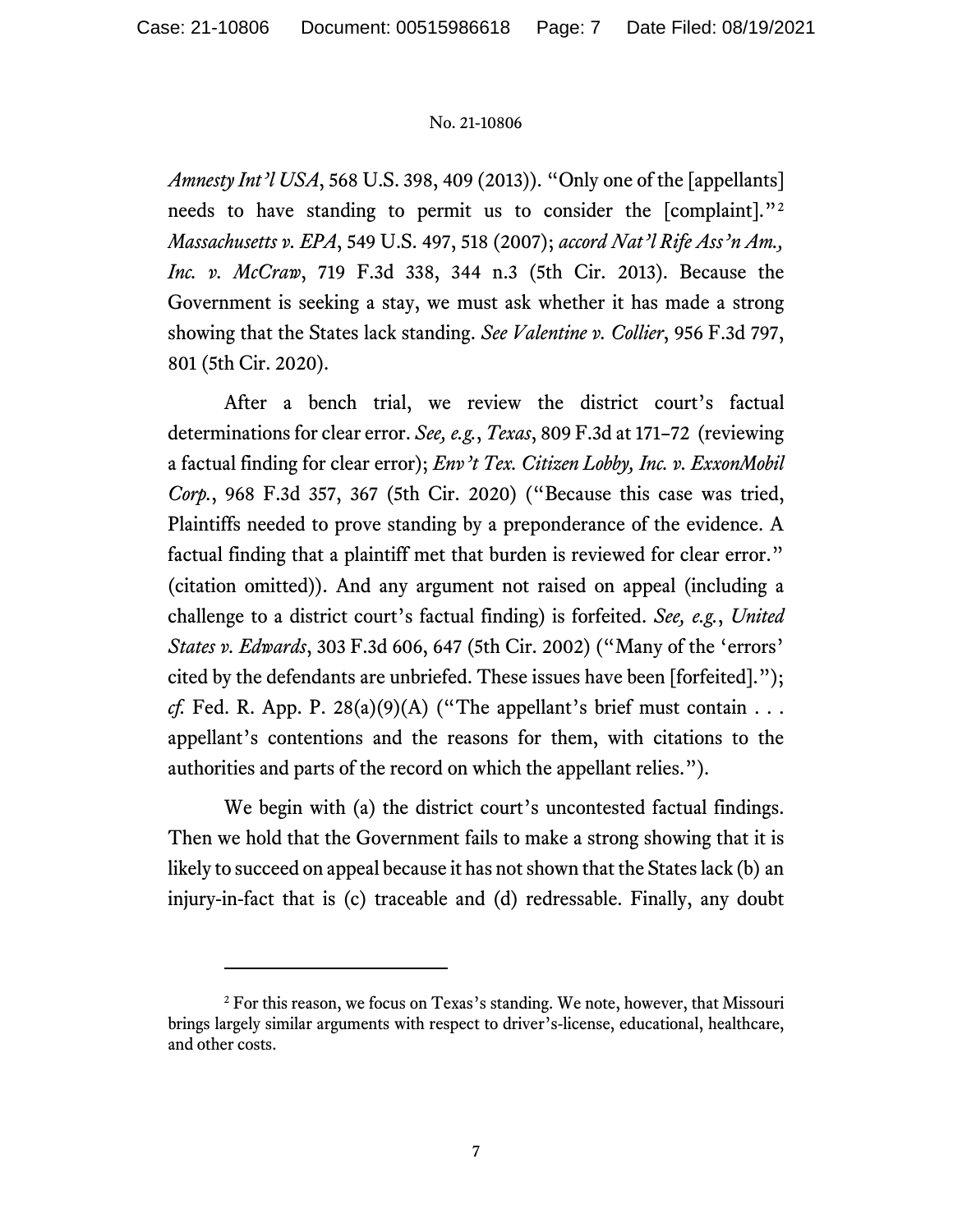about the States' standing is resolved by (e) the special solicitude guaranteed to sovereign States in our federal system.

a.

The district court found eight facts central to the standing issue. These include:

- 1. The court found that because of MPP's termination, the Government has been "forced to release and parole aliens into the United States because [the Government] simply [does] not have the resources to detain aliens as mandated by statute." D. Ct. Op. at 17; *see also id.* at 18 (finding that Texas's "border state" status means some of those aliens have ended up in Texas).
- 2. The court found that DHS previously acknowledged that "MPP implementation contributed to decreasing the volume of inadmissible aliens arriving in the United States on land from Mexico." *Id.* at 17 (quotation and alteration omitted).
- 3. The court found that "the termination of MPP has contributed to the current border surge." *Id.*
- 4. The court found that "[s]ince MPP's termination, the number of enforcement encounters on the southwest border has skyrocketed." *Id.*; *see also id.* at 18 n.7 (noting "the sworn statement of David Shahoulian, Assistant Secretary for Border and Immigration Policy at DHS," including Shahoulian's statement that "[b]ased on current trends, the Department expects that total encounters this fiscal year are likely to be the highest ever recorded" (emphasis omitted)).
- 5. The court found that many "aliens present in Texas because of MPP's termination would apply for driver's licenses," the granting of which would impose a cost on Texas. *Id.* at 19.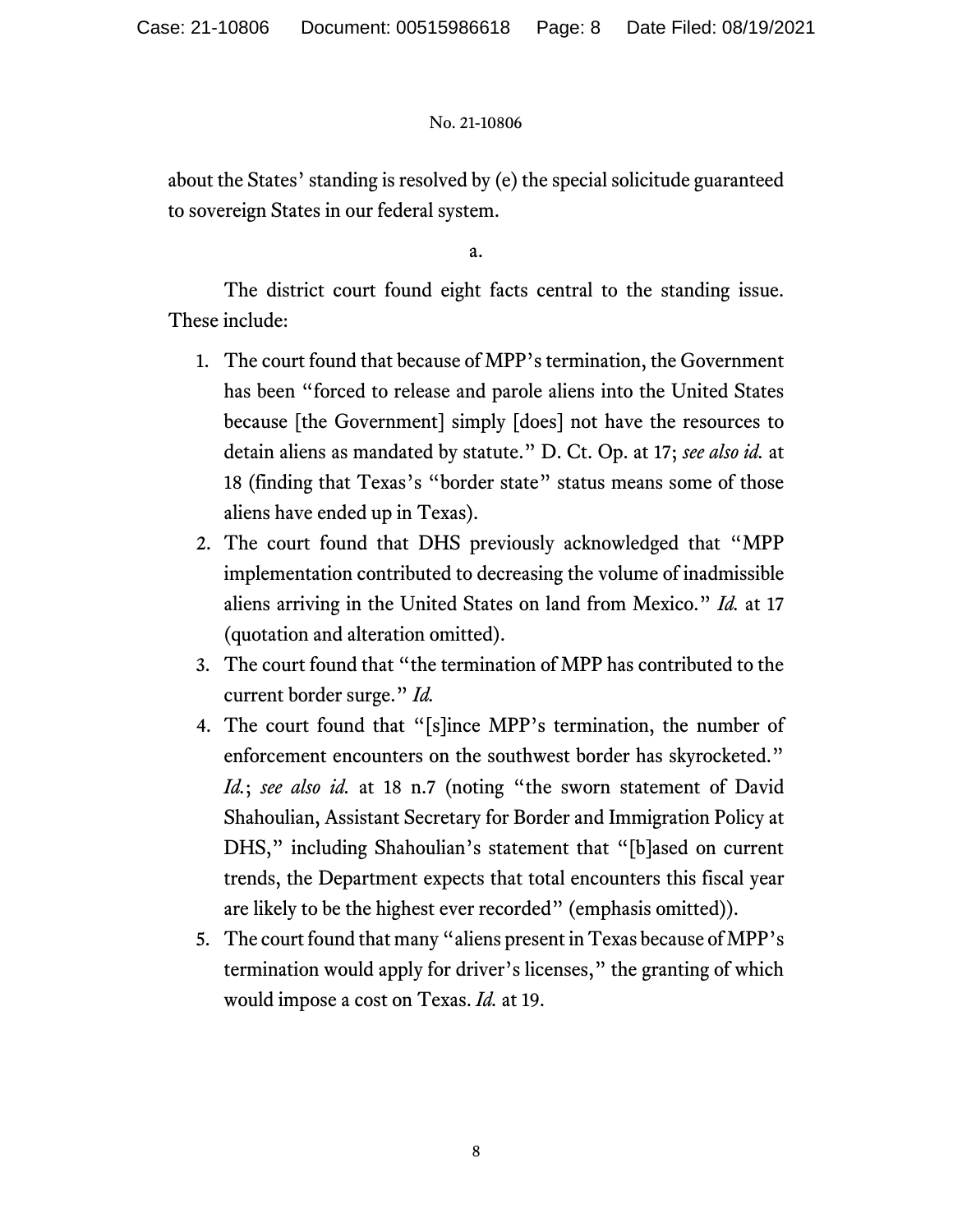- 6. The court found that "[s]ome school-age child aliens who would have otherwise been enrolled in MPP are being released or paroled into the United States," and that (according to state estimates) Texas will expend an average of \$9,216 per additional student in the 2021 school year. *Id.* at 19.
- 7. The court found that "[s]ome aliens who would have otherwise been enrolled in MPP are being released or paroled into the United States and will use state-funded healthcare services or benefits in Texas," imposing a cost on the state. D. Ct. Op. at 19–20 (citing AR.555, AR.587–88).
- 8. Finally, the court found that "[s]ome aliens who would have otherwise been enrolled in MPP are being released or paroled into the United States and [some] will commit crimes in Texas," imposing costs on the state's correctional apparatus. *Id.* at 20.

The Government does not challenge *any* of these findings.<sup>[3](#page-25-0)</sup> But even if it did, we would not find any of them clearly erroneous in the light of the record as a whole. *See, e.g.*, *United States v. Ismoila*, 100 F.3d 380, 396 (5th Cir. 1996) ("[A]s long as the determination is plausible in light of the record as a whole, clear error does not exist.").

b.

Texas's injuries are actual and imminent. As just described, MPP's termination has caused an increase in immigration into Texas. And as

<sup>3</sup> On one reading of the Government's brief, it does contest the fifth finding. *See*  Stay Mot. at 7 (discussing "speculation about an increase in the number of aliens released and paroled who will seek driver's licenses" (quotation omitted)). But in any case, neither our precedent nor the district court's record allows us to conclude the Government is likely to show the finding is clearly erroneous. *See Texas*, 809 F.3d at 156 (making a similar inference about driver's license applications).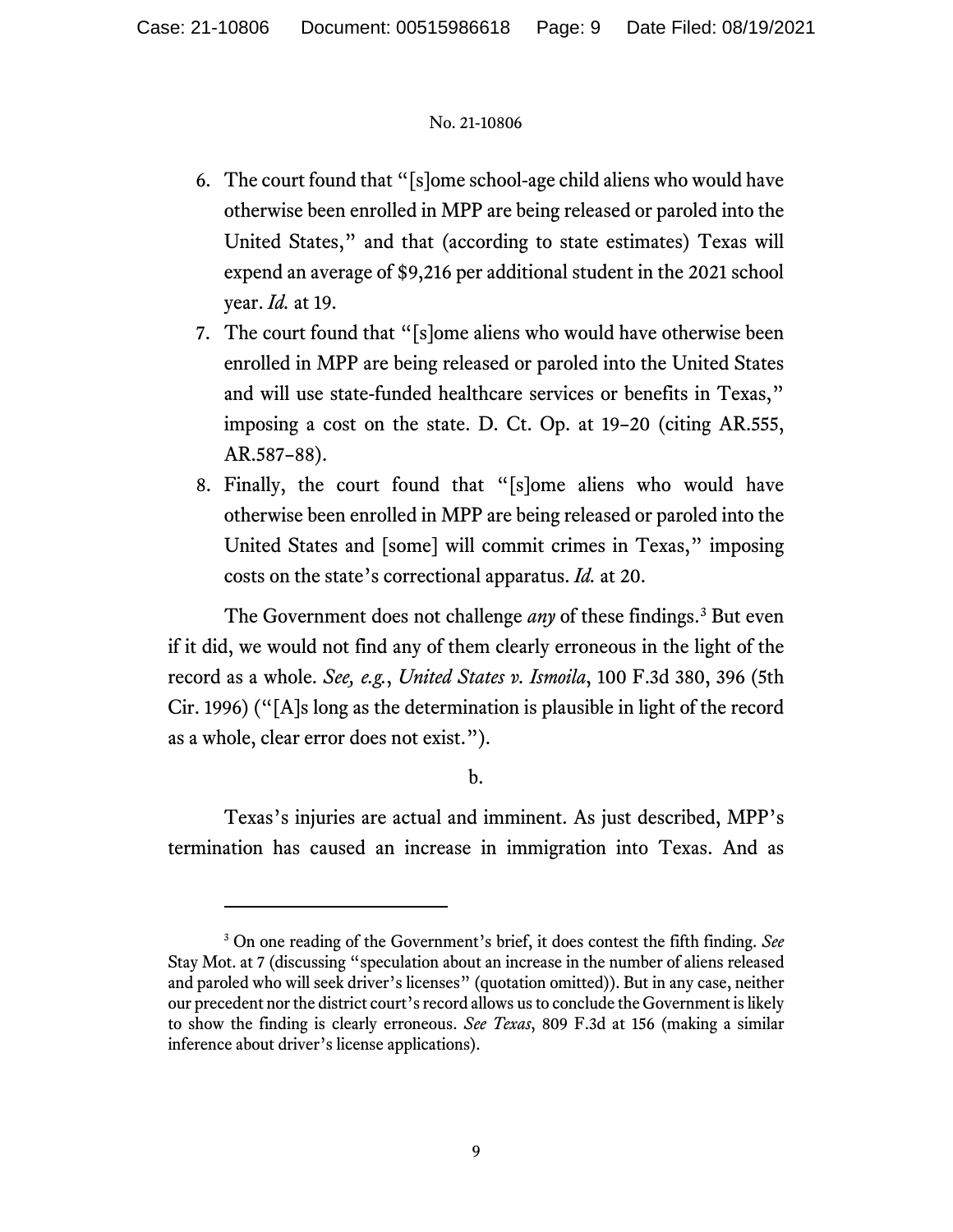discussed at length in *Texas v. United States*, Texas law requires the issuance of a license to any qualified person—including noncitizens who "present . . . documentation issued by the appropriate United States agency that authorizes the applicant to be in the United States." 809 F.3d at 155–56 (alteration in original) (quoting TEX. TRANSP. CODE § 521.142(a)); see *also id.* (discussing other Texas requirements for a driver's license). Of course, unlike in the Deferred Action for Parents of Americans and Lawful Permanent Residents ("DAPA") program, the challenged action here does not *ipso facto* guarantee that a given alien will satisfy that requirement. Yet the district court's uncontested findings of fact likely compel the conclusion that MPP's termination has led to an increase in the number of aliens in Texas, many of whom will apply for driver's licenses. And the district court found that Texas incurs a cost every time it *inquires* into whether an alien satisfies the requirements for a license—even if the person does not in fact qualify for a license. D. Ct. Op. at 19 ("Each additional customer seeking a Texas driver's license imposes a cost on Texas."); *see also* Decl. of Sheri Gipson, Chief of the Texas Department of Public Safety Driver License Division, ¶ 8 ("DPS estimates that for an additional 10,000 driver['s] license customers *seeking* a limited term license, DPS would incur a biennial cost of approximately \$2,014,870.80." (emphasis added)). So Texas has shown imminent injury in this case. *See Texas*, 809 F.3d at 156 (reaching the same conclusion on similar facts). Driver's licenses aside, the district court's unchallenged factual findings regarding educational, healthcare, and correctional costs provide equally strong bases for finding cognizable, imminent injury.

The Government's counterargument (limited to the driver's-license theory) is that the district court's analysis was "primarily based on speculation about an increase in the number of aliens released and paroled who will seek driver's licenses." Stay Mot. at 7 (quotation omitted). But the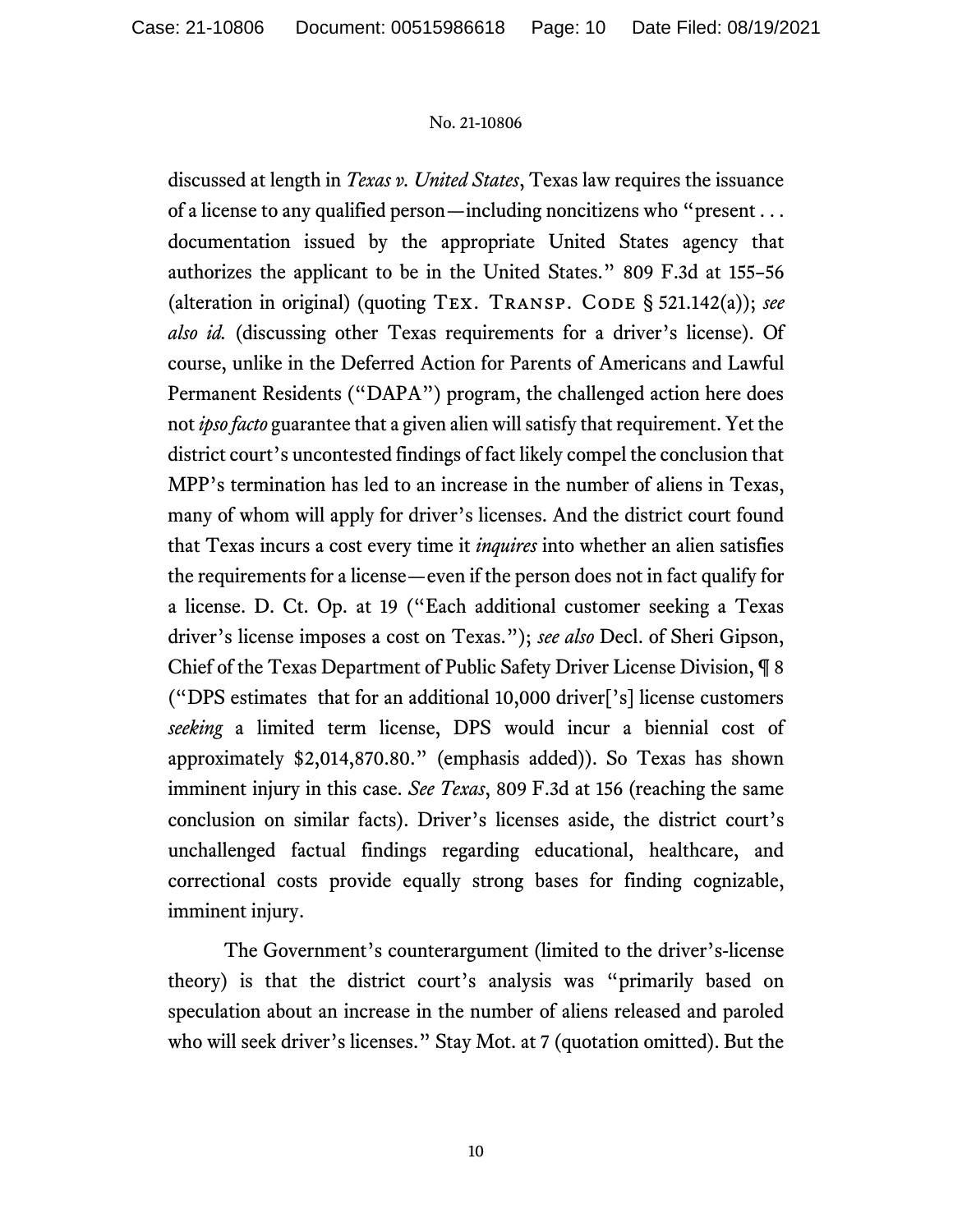Government has done nothing to show that district court's findings of fact about the increased number of aliens were clearly erroneous. And it is grounded in our precedent. *Texas*, 809 F.3d at 156 ("[T]here is little doubt that many [DAPA beneficiaries] would [apply for driver's licenses] because driving is a practical necessity in most of the state.").

c.

Texas's injury is also traceable to the Government's termination of MPP. The district court's uncontested factual findings establish as much: MPP's termination has caused an increase in unlawful immigration into Texas. Many new immigrants are certain to apply for driver's licenses—and evaluating each application will impose costs on Texas. *Cf. Texas*, 809 F.3d at 160 (noting that new immigrants—in that case, DAPA recipients—"have strong incentives to obtain driver's licenses, and it is hardly speculative that many would do so if they became eligible."). Likewise, at least some MPPcaused immigrants will certainly seek educational and healthcare services from the state. And the States have incurred and will continue to incur costs associated with the border crisis, at least part of which the district court found is traceable to rescinding MPP. The causal chain is easy to see, and the Government does not meaningfully contest this point. *See also Massachusetts v. EPA*, 549 U.S. at 523 (finding traceability where the EPA's challenged action may have caused people to drive less fuel-efficient cars, which may in turn contribute to a prospective rise in sea levels, which may in turn cause the erosion of Massachusetts's shoreline).

## d.

An injunction would remedy Texas's injury by requiring reinstatement of MPP. And with MPP back in place, immigration officers would once again have discretion to return (some) aliens to Mexico. The Government gives two arguments that it says undercut redressability. First,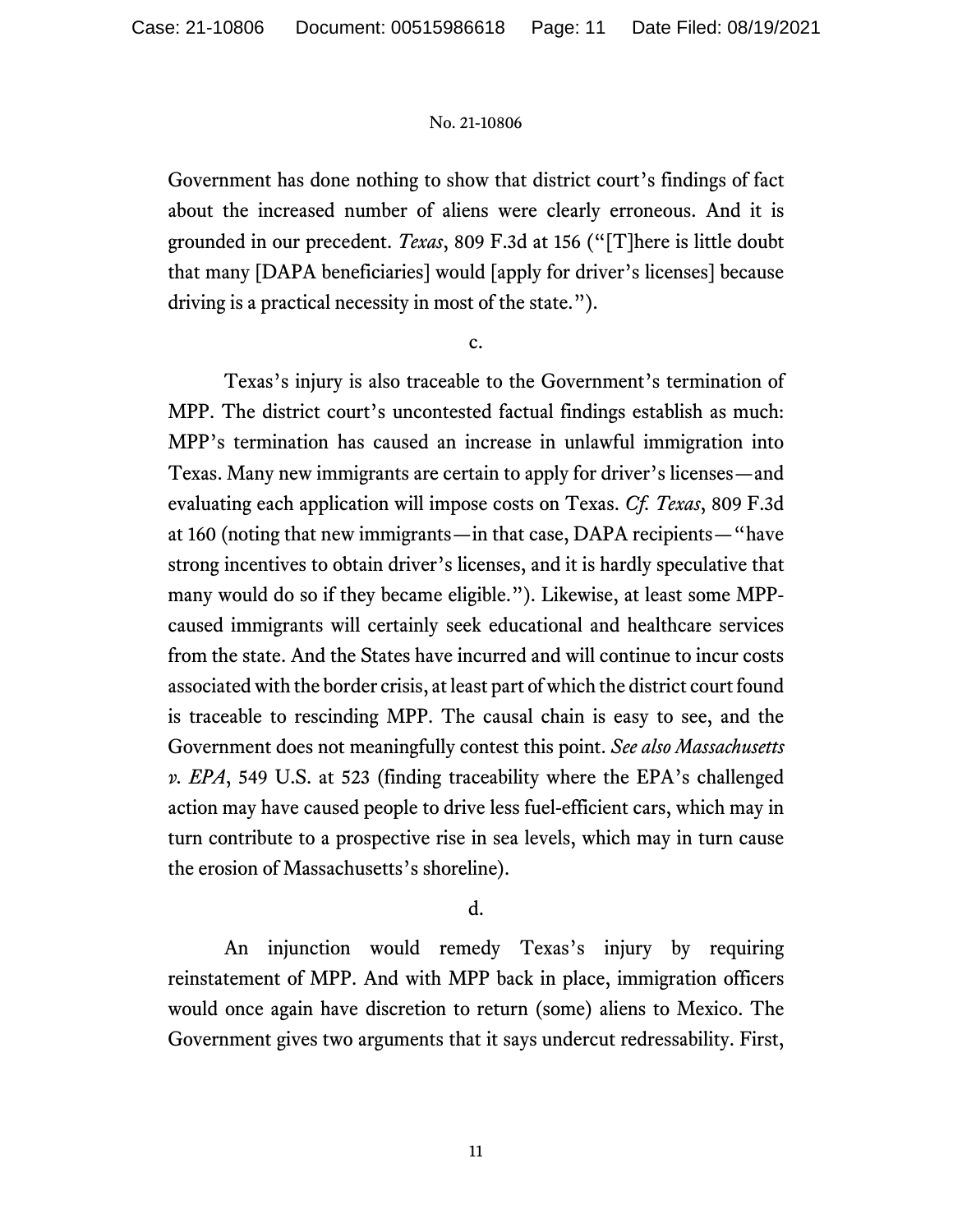the Government contends, an injunction would provide no redress because immigration officers under MPP would have discretion about whether to return any given immigrant to Mexico. Stay Mot. at 8. This argument ignores the fact that, during MPP's operative period, immigration agents did in fact order over 50,000 aliens back to Mexico from the Texas border. ECF 11 at 2. The Government offers no basis to conclude that a renewed MPP would have any different impact.

Second, the Government argues there is no redressability because aliens cannot be returned to Mexico without Mexico's consent. Stay Mot. at 8. This argument fails because for at least some aliens, MPP would permit DHS to simply refuse admission at ports of entry in the first place. *See* 8 U.S.C. § 1225(b)(2)(C) (allowing the Attorney General to "return [an] alien" "who is arriving on land (whether or not at a designated port of arrival) from a foreign territory contiguous to the United States . . . to that territory pending a" removal proceeding). Further, Mexico issued a statement in 2018 consenting to admit aliens excluded from the United States under MPP and nothing in the record suggests Mexico has since retracted that consent. *See* AR.153 (Secretaría do Relaciones Exteriores, *Position of Mexico on the Decision of the U.S. Government to Invoke Section 235(b)(2)(C) of its Immigration and Nationality Act* (Dec. 20, 2018)).

e.

To eliminate any doubt as to standing, we emphasize that the States are entitled to "special solicitude" in the standing analysis. *Massachusetts v. EPA*, 549 U.S. at 520; *see also Texas*, 809 F.3d at 151 (beginning with the special-solicitude question). Such special solicitude has two requirements: (1) the State must have a procedural right to challenge the action in question, and (2) the challenged action must affect one of the State's quasi-sovereign interests. *Texas*, 809 F.3d at 151–52 (citing *Massachusetts*, 549 U.S. at 516–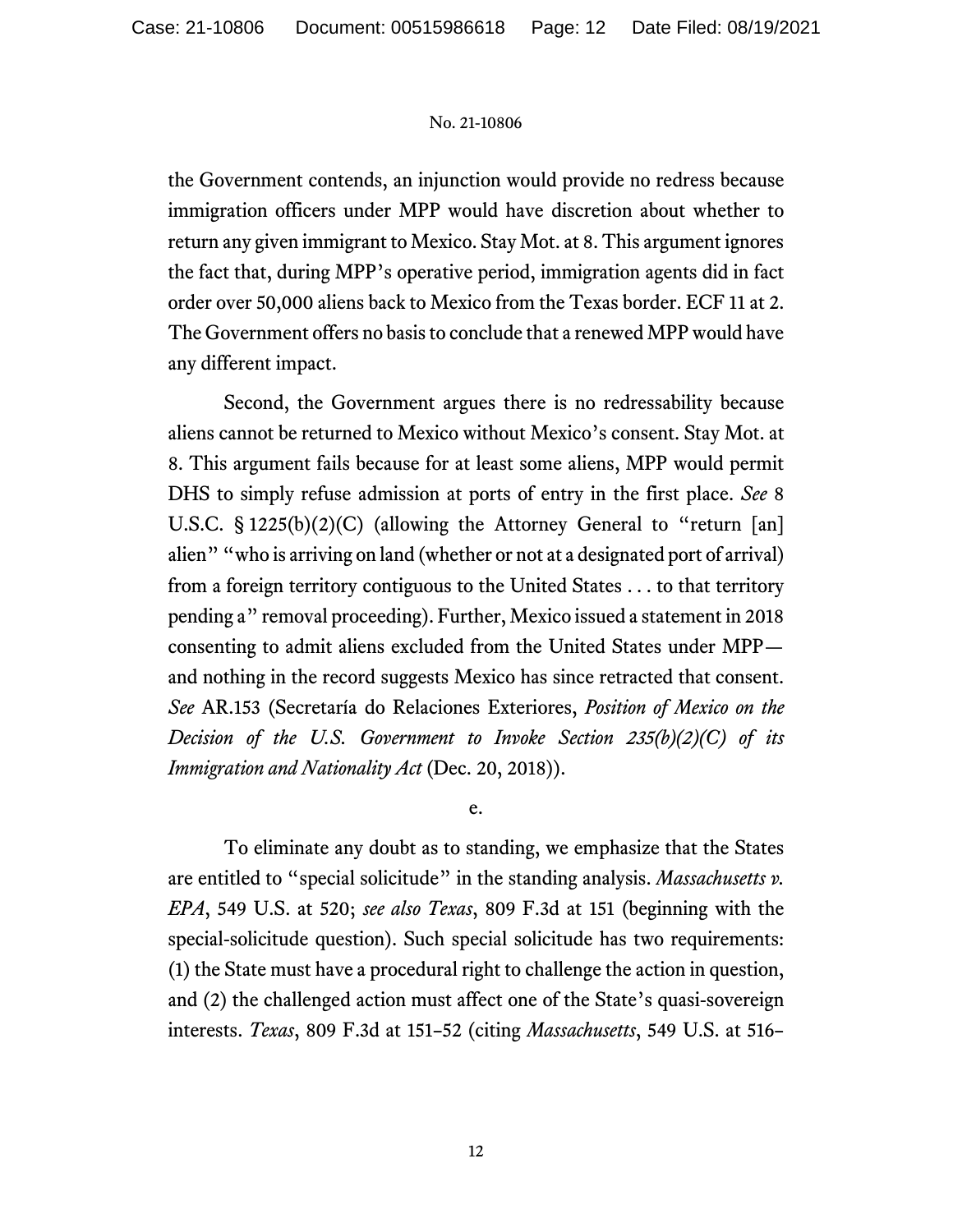20). In both *Massachusetts* and *Texas*, the first prong was satisfied where a State challenged an agency action as invalid under a statute. 549 U.S. at 516– 17 (Clean Air Act); 809 F.3d at 152–53 (APA). And in both cases, the second prong was satisfied where a State's challenge involved an agency's alleged failure to protect certain formerly "sovereign prerogatives [that] are now lodged in the Federal Government." *Massachusetts*, 549 U.S. at 520; *see Texas*, 809 F.3d at 152–54. Particularly relevant here is *Texas*, where this Court held that DAPA, by authorizing the presence of many previously unlawful aliens in the United States, affected "quasi-sovereign interests by imposing substantial pressure on them to change their laws, which provide for issuing driver's licenses to some aliens and subsidizing those licenses." 809 F.3d at 153 (quotation omitted).

Texas is indeed entitled to special solicitude. First, just as in the DAPA suit, Texas is asserting a procedural right under the APA to challenge an agency action. *See id.* at 152 ("In enacting the APA, Congress intended for those 'suffering legal wrong because of agency action' to have judicial recourse, and the states fall well within that definition." (quoting 5 U.S.C. § 702)). And second, Texas asserts precisely the same driver's-license-based injury here that it did there. *See id.* at 153–54 (explaining that DAPA, by greatly increasing the class of people to whom existing Texas law would entitle a subsidized driver's license, pressured Texas to change its own law thus affecting a quasi-sovereign interest). Thus, Texas is entitled to special solicitude in the standing inquiry.

That solicitude means redressability is easier to establish for certain state litigants than for other litigants—and this should remove any lingering doubt as to that prong. *See Massachusetts*, 549 U.S. at 517–18 (holding a State "can assert [its] right[s] without meeting all the normal standards for redressability and immediacy" (quotations and citations omitted)). Texas would be able to establish redressability without this special solicitude—but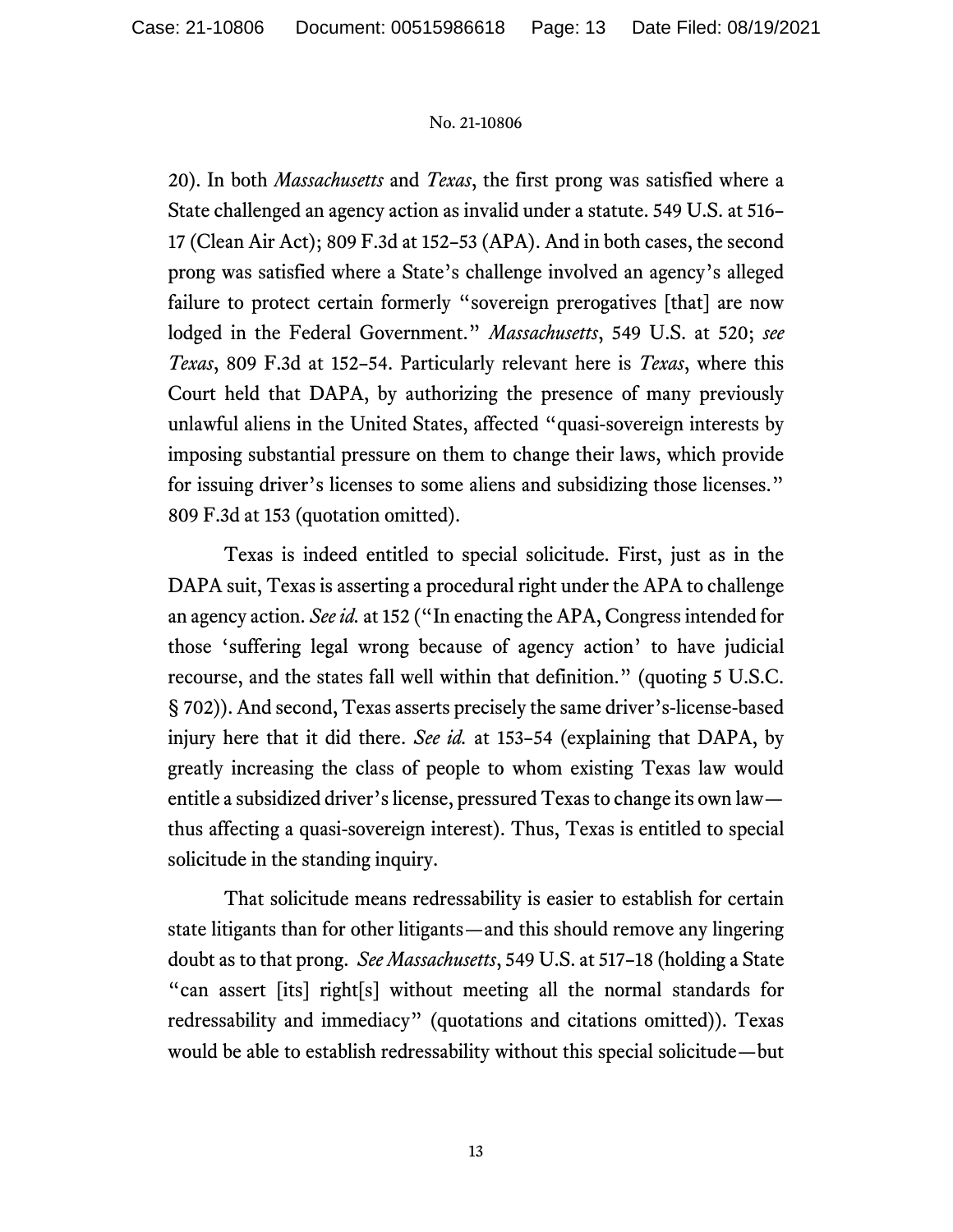it reinforces our conclusion that the States have standing and that the Government has failed to make a strong showing to the contrary.

2.

The Government next argues this suit is non-justiciable under the APA. The Government makes three arguments on this score. None is persuasive.

a.

First, the Government argues that its termination of MPP is not a "final agency action" under the APA. The APA allows judicial review for "final agency action for which there is no other adequate remedy in a court." 5 U.S.C. § 704. And for an agency action to qualify as final, the action must (1) mark[] the consummation of the agency's decisionmaking process," and (2) either determine "rights or obligations" or produce "legal consequences." *Texas v. EEOC*, 933 F.3d 433, 441 (quoting *Bennett v. Spear*, 520 U.S. 154, 177–78 (1997)).

The Government does not contest that the June 1 Memorandum was the consummation of the decisionmaking process. As for the second prong, the Government simply asserts the Memorandum is a general policy statement—and therefore can neither determine rights nor produce obligations or legal consequences. Stay Mot. at 10–11. This argument ignores Circuit precedent establishing that a "policy statement" can nonetheless be "final agency action" under the APA. *See Merchs. Fast Motor Lines, Inc. v. ICC*, 5 F.3d 911, 919–20 (5th Cir. 1993). It also ignores the principle that "where agency action withdraws an entity's previously-held discretion, that action alters the legal regime, binds the entity, and thus qualifies as final agency action" under the APA. *EEOC*, 933 F.3d at 442 (quotation omitted). As the district court ably explained, the Memorandum withdrew DHS officers' previously existing discretion when it directed "DHS personnel,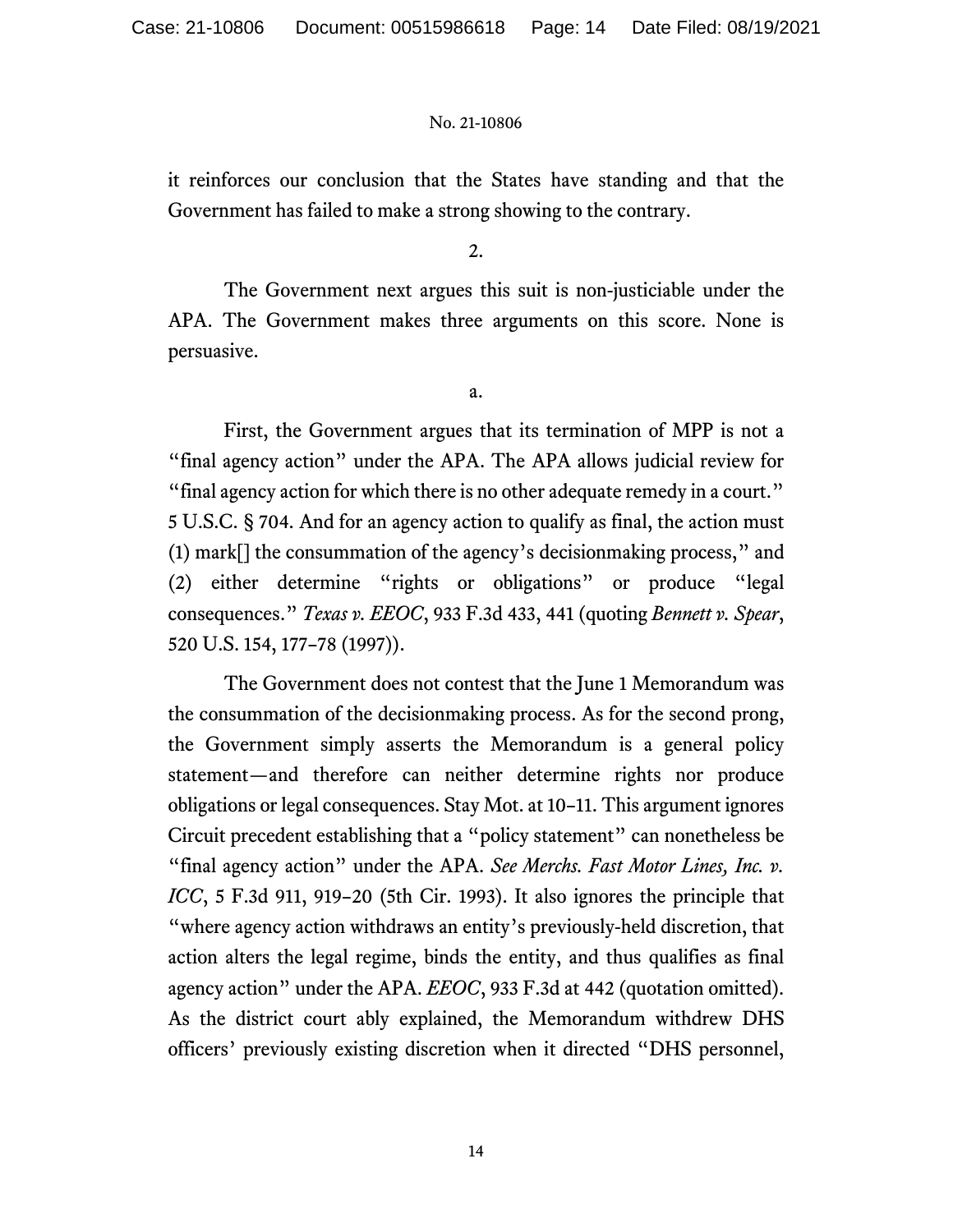effective immediately, to take all appropriate actions to terminate MPP, including taking all steps necessary to rescind implementing guidance and other directives issued to carry out MPP." D. Ct. Op. at 27 (emphasis omitted) (quoting AR.7).

b.

Second, the Government argues that the decision to terminate MPP is unreviewable under 5 U.S.C. § 701(a). Stay Mot. at 8. The APA creates a "basic presumption of judicial review." *DHS v. Regents of the Univ. of Cal.*, 140 S. Ct. 1891, 1905 (2020) (quotation omitted). And to vindicate that presumption, the Supreme Court has read § 701(a)(2) "quite narrowly." *Id.* (quotation omitted). The presumption can be overcome "by a showing that the relevant statute precludes review,  $\S 701(a)(1)$ , or that the agency action is committed to agency discretion by law, § 701(a)(2)." *Id.* (quotations and alterations omitted). Here, the Government has tried but failed to make both showings.

The Government argues that 8 U.S.C.  $\S 1225(b)(2)(C)$  is a "statute[] [that] preclude[s] judicial review." 5 U.S.C. § 701(a)(1). Section 1225(b)(2)(C) provides:

In the case of an alien described in subparagraph (A) who is arriving on land (whether or not at a designated port of arrival) from a foreign territory contiguous to the United States, the Attorney General may return the alien to that territory pending a proceeding under section 1229a of this title.

That provision does confer the discretion to choose among various detention and non-detention options for aliens placed in § 1229a removal proceedings. But the question presented in the States' complaint is *not* whether a particular alien is subject to detention in any particular set of circumstances. The States are instead challenging DHS's June 1 decision to rescind MPP—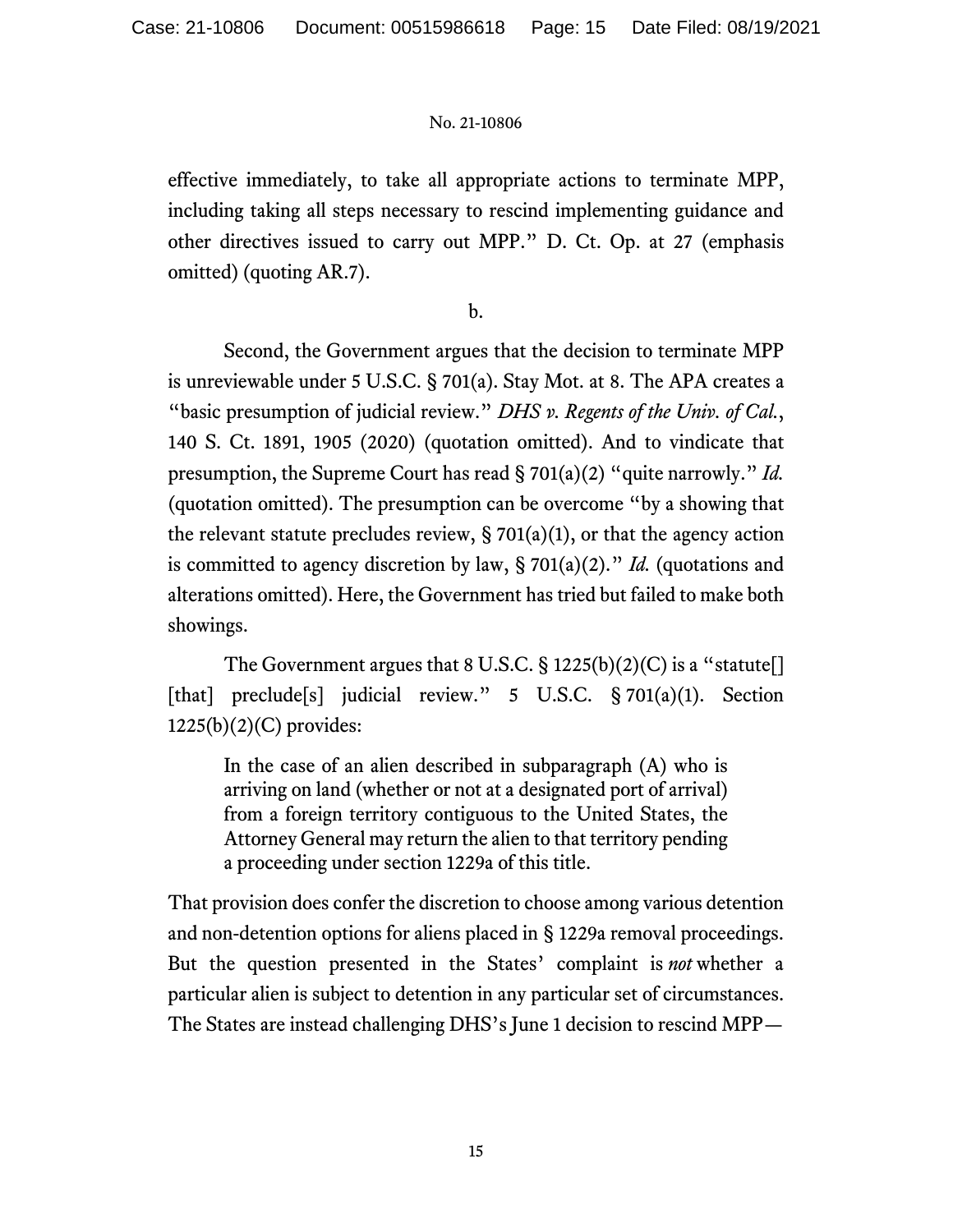which is a government program that creates rules and procedures for *entire classes* of aliens. It remains true—with or without MPP—that DHS has discretion to make individualized detention and non-detention decisions in accordance with the strictures of § 1225. What DHS cannot do, the States allege, is rescind the MPP program in a way that is arbitrary, capricious, and contrary to law. DHS cites nothing to suggest that latter decision is committed to agency discretion. In fact, cases like *Regents* prove it is not. *See* 140 S. Ct. at 1905–06 (decision to rescind DACA not committed to agency discretion); *Texas*, 809 F.3d at 168–69 (decision to implement DAPA not committed to agency discretion).

The Government's argument that the decision to rescind MPP is "committed to agency discretion by law" fails for similar reasons. 5 U.S.C. § 701(a)(2); *see Regents*, 140 S. Ct. at 1905. This form of non-reviewability occurs where a statute is "drawn so that it furnishes no meaningful standard by which to judge the [agency's] action." *Dep't of Commerce v. New York*, 139 S. Ct. 2251, 2568 (2019); *see also Citizens to Preserve Overton Park, Inc. v. Volpe*, 401 U.S. 402, 410 (1971) (holding a decision is committed to agency discretion when there is "no law to apply" (quotation omitted)). The Government argues that § 1225 provides no standard by which to evaluate DHS's action in this case. Stay Mot. at 8–9.

Once again, Supreme Court precedent undercuts the Government's argument. Even a statute that "leave[s] much to [an agency's] discretion" does not necessarily "leave [that] discretion unbounded." *Dep't of Commerce*, 139 S. Ct. at 2567–68 (holding a statute granting the Secretary of Commerce broad discretion to take the census "in such form and content as he may determine" did not commit the decision to reinstate a citizenship question to the Secretary's discretion (quotation omitted)). So too here. Section  $1225(b)(2)(C)$  certainly confers discretion, but there is no reason to think that discretion is infinite—just as there is no reason to think the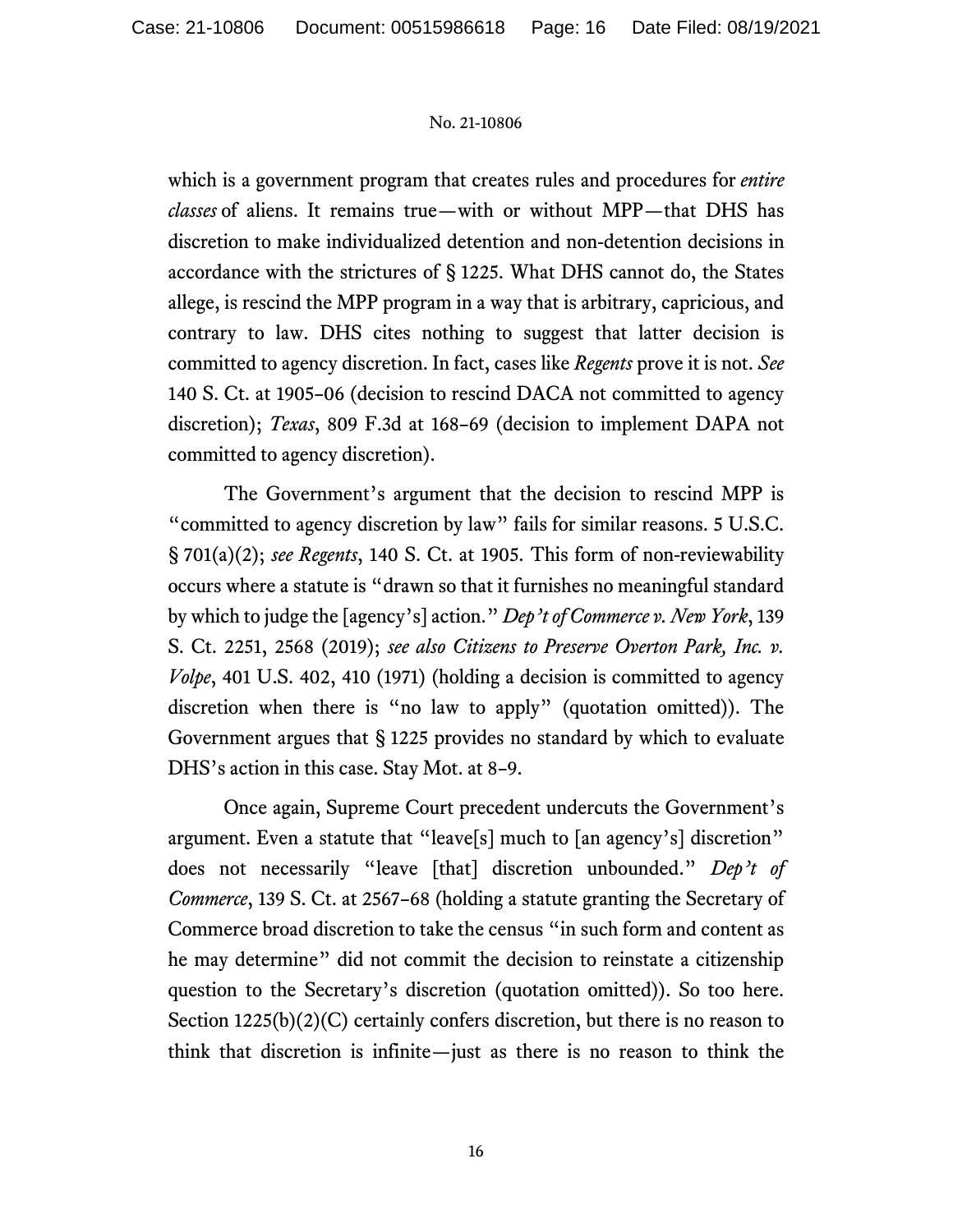discretion extends beyond the bounds of individualized, case-by-case determinations to begin with. And like the statute in *Department of Commerce*, which included provisions that meaningfully restrained the Secretary of Commerce, *see* 139 S. Ct. at 2568–69, § 1225 includes provisions restraining the DHS in this case. *See* § 1225(b)(1)(B)(iii)(IV) (an alien subject to expedited removal, but without a credible fear of persecution, "shall be detained pending a final determination of credible fear of persecution"); § 1225(b)(1)(B)(ii) (an alien with a credible fear of persecution "shall be detained for further consideration of the application for asylum"); § 1225(b)(1)(B)(iii)(IV) ("Any alien subject to the procedures under this clause shall be detained pending a final determination of credible fear of persecution and, if found not to have such a fear, until removed."); § 1225(b)(2)(C) (Attorney General "may return" an alien not subject to expedited removal as an alternative to detention). We conclude that this is not a "case in which there is no law to apply." *Dep't of Commerce*, 139 S. Ct. at 2569 (quotation omitted).

c.

The Government's final justiciability argument is that the MPPtermination decision is nothing more than a non-enforcement decision, unreviewable under *Heckler v. Chaney*, 470 U.S. 821 (1985). This argument fails for two reasons. The first is that the termination of MPP is more than a non-enforcement policy, just like the DACA program at issue in *Regents* and the DAPA program at issue in *Texas*. As the district court explained, the termination of MPP will necessarily lead to the release and parole of aliens into the United States. And that will "create affirmative benefits for aliens such as work authorization." D. Ct. Op. at 31; *see also Texas*, 809 F.3d at 167 ("Likewise, to be reviewable agency action, DAPA need not directly confer public benefits—removing a categorical bar on receipt of those benefits and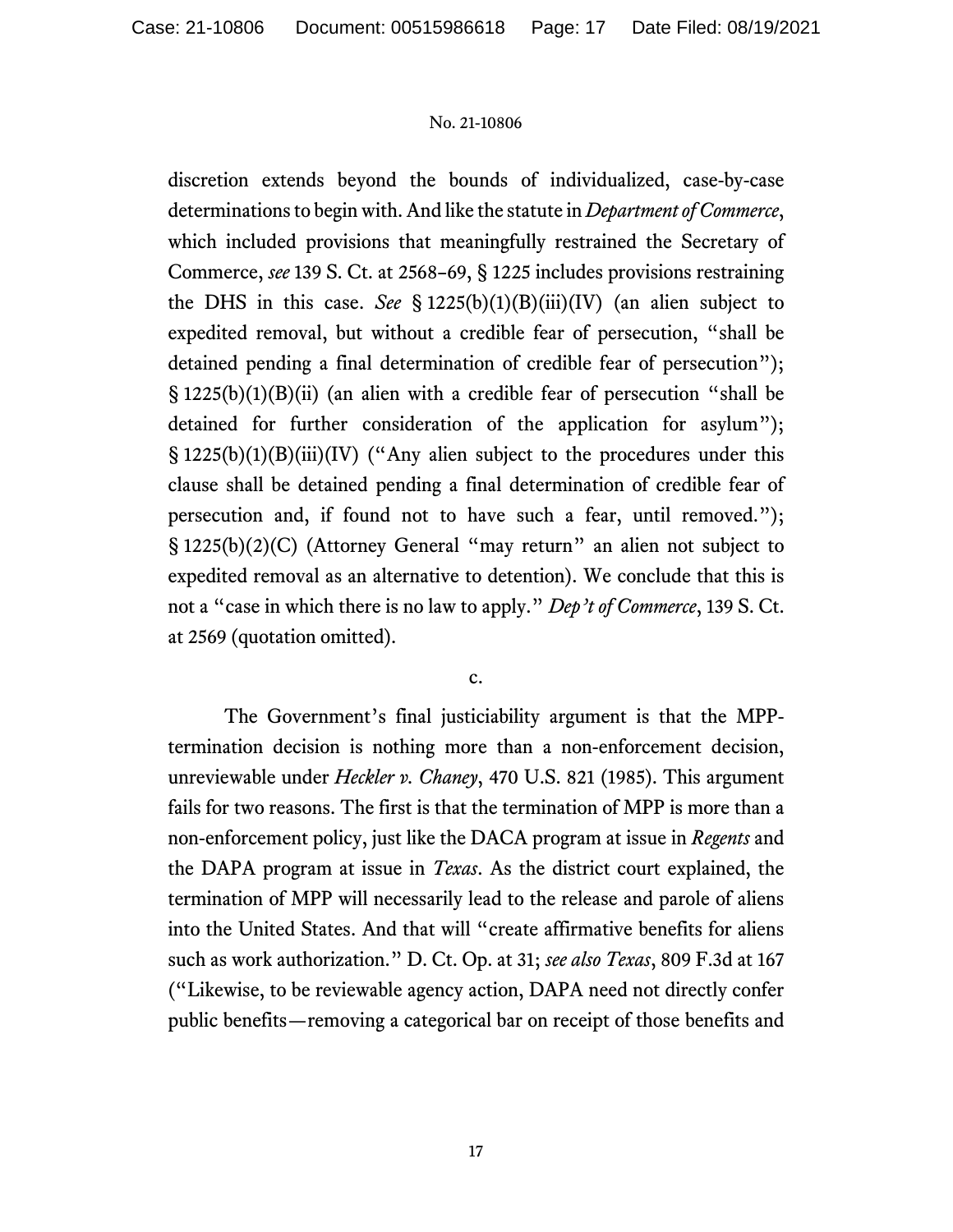thereby making a class of persons newly eligible for them 'provides a focus for judicial review.'" (quoting *Chaney*, 470 U.S. at 832)).

Second and independently, the termination of MPP was simply not a non-enforcement decision. MPP was a government program—replete with rules procedures and dedicated infrastructure. It is precisely because MPP was a government program—and *much more* than a non-enforcement decision—that the Government now claims that it will be difficult to resume it. *See infra* Part III. And the Government cites nothing to suggest that the elimination of a such a program can be dismissed as mere "nonenforcement." The Government therefore has failed to make a strong showing that the States' claims are non-justiciable.

## B.

The Government next argues that it is likely to succeed on appeal because the June 1 Memorandum accords with federal law. The district court held otherwise on two independent grounds. First, the district court determined that the termination of MPP violated the APA because the June 1 Memorandum was arbitrary and capricious. D. Ct. Op. at 34–42. Second, the district court concluded that in "these particular circumstances," the termination violated 8 U.S.C. § 1225. *Id.* at 42–44 (emphasis removed). We hold the Government has not come close to showing that it is likely to succeed in challenging either conclusion, let alone both.

#### 1.

First, the APA. The APA directs courts to "hold unlawful and set aside agency action[s]" that are "arbitrary, capricious, an abuse of discretion, or otherwise not in accordance with law." 5 U.S.C. § 706(2). "The APA's arbitrary-and-capricious standard requires that agency action be reasonable and reasonably explained." *FCC v. Prometheus Radio Project*, 141 S. Ct. 1150, 1158 (2021). While applying this "deferential" standard, we must not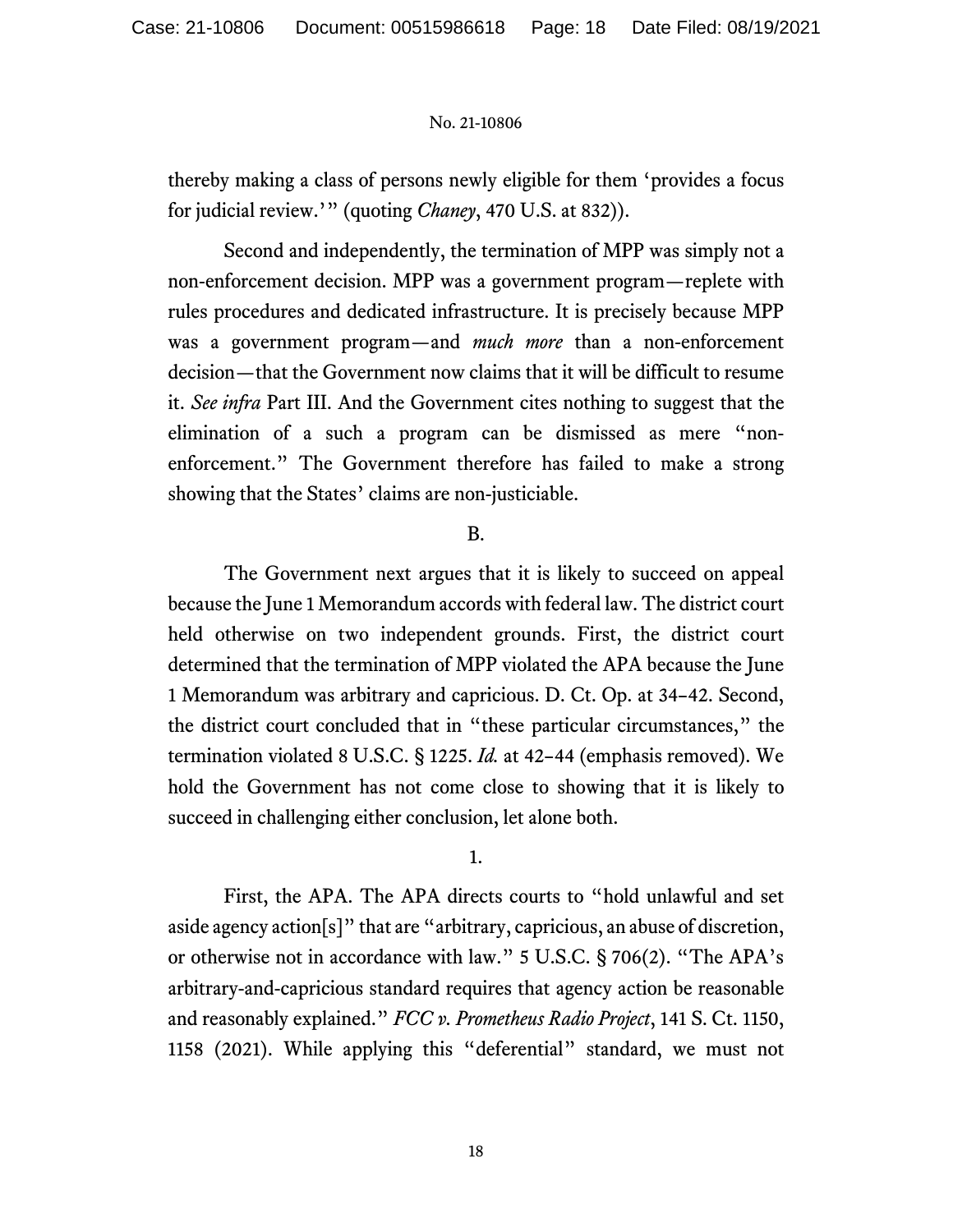"substitute" our "own policy judgment for that of the agency." *Id.* But we must ensure that "the agency has acted within a zone of reasonableness and, in particular, has reasonably considered the relevant issues and reasonably explained the decision." *Id.*; *see also Motor Vehicle Mfrs. Ass'n of U.S., Inc. v. State Farm Mut. Auto. Ins. Co.*, 463 U.S. 29, 43 (1983) ("[T]he agency must examine the relevant data and articulate a satisfactory explanation for its action including a 'rational connection between the facts found and the choice made'" (quoting *Burlington Truck Lines v. United States*, 371 U.S. 156, 168 (1962))). "Put simply, we must set aside any action premised on reasoning that fails to account for 'relevant factors' or evinces 'a clear error of judgment.'" *Univ. of Tex. M.D. Anderson Cancer Ctr. v. HHS*, 985 F.3d 472, 475 (5th Cir. 2021) (quoting *Marsh v. Or. Nat. Res. Council*, 490 U.S. 360, 378 (1989)). This review "is not toothless." *Sw. Elec. Power Co. v. United States Env't Prot. Agency*, 920 F.3d 999, 1013 (5th Cir. 2019). And in all events, we can consider only the reasoning "articulated by the agency itself"; we cannot consider *post hoc* rationalizations. *State Farm*, 463 U.S. at 50; *see also Regents*, 140 S. Ct. at 1909 ("An agency must defend its actions based on the reasons it gave when it acted.").

The Government has not shown a strong chance of success on appeal. That is because when terminating MPP in the June 1 Memorandum, the Secretary failed to consider several "relevant factors" and "'important aspect[s] of the problem.'" *Michigan v. E.P.A.*, 576 U.S. 743, 750, 752 (2015) (quotations omitted); *see also Regents*, 140 S. Ct. at 1910. These include (a) the States' legitimate reliance interests, (b) MPP's benefits, (c) potential alternatives to MPP, and (d) § 1225's implications. These four omissions likely doom the Government's appeal. The Governments counterarguments (e) are unpersuasive.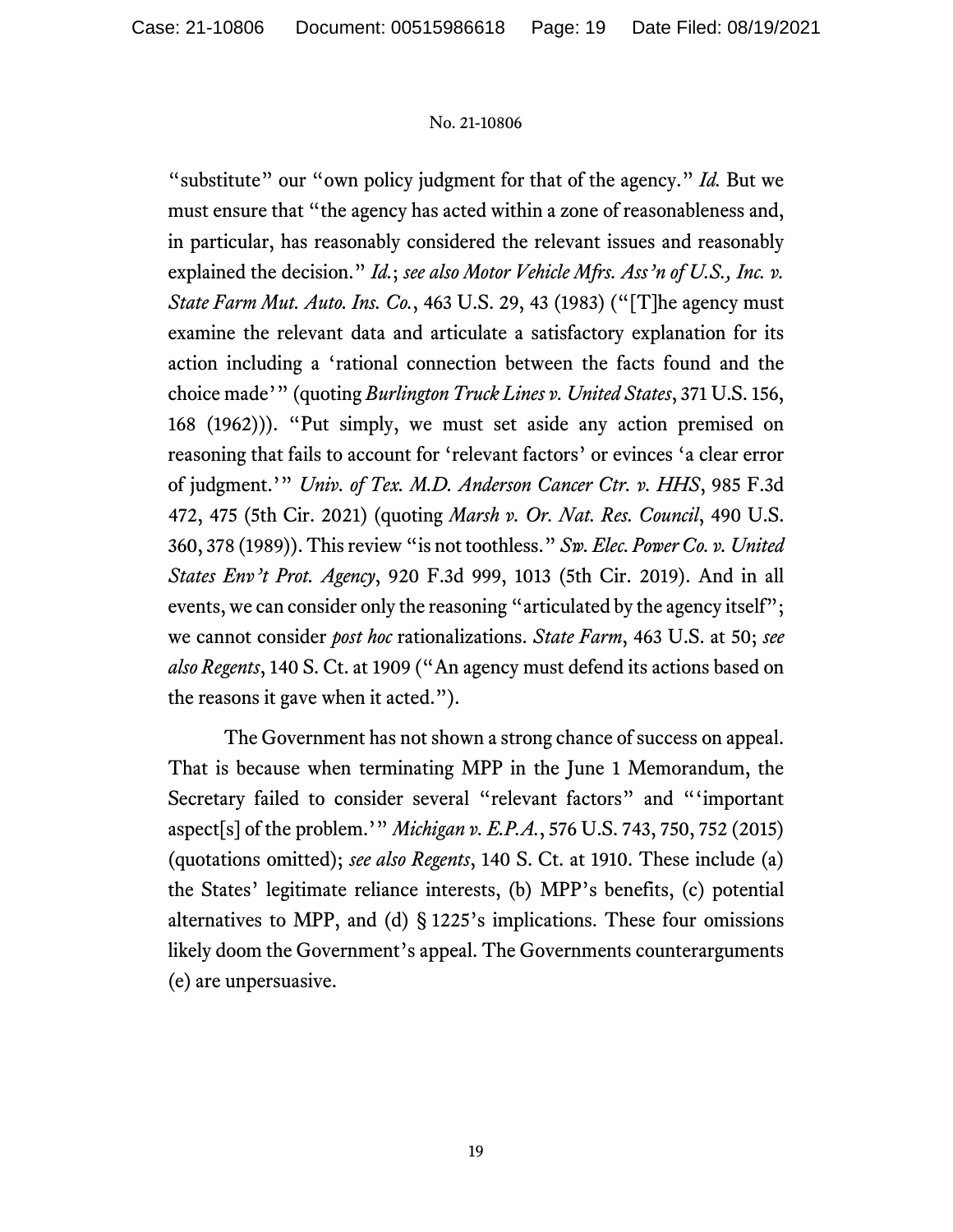a.

DHS "failed to address whether there was 'legitimate reliance' on" MPP. *Regents*, 140 S. Ct. at 1913 (quoting *Smiley v. Citibank (S.D.), N.A.*, 517 U.S. 735, 742 (1996)). In its seven-page June 1 Memorandum, DHS does not directly mention any reliance interests, especially those of the States. The closest the June 1 Memorandum gets is a reference to "the impact [terminating MPP] could have on border management and border communities." AR5. But the Memorandum makes clear that "border communities" do not include border states. *See id.* ("referring only to "nongovernmental organizations and local officials"). And the vague reference to "border management" is insufficient to show specific, meaningful consideration of the States' reliance interests.

In response, the Government concedes that it failed to consider the States' reliance interests. But it argues that is irrelevant because "the States have no cognizable reliance interest in a *discretionary* program." Stay Mot. at 18. We reject that argument for several reasons.

Most importantly, the Government's contention is squarely foreclosed by *Regents*. There, the Supreme Court acknowledged that the Deferred Action for Childhood Arrivals ("DACA") program was a discretionary program. 140 S. Ct. at 1910. Still, the Court faulted DHS for not considering reliance interests, including in particular those of the states. As the Supreme Court explained, "[w]hen an agency changes course, . . . it must be cognizant that longstanding policies may have engendered serious reliance interests that must be taken into account." *Id.* at 1913 (quotation omitted). Those reliance interests included states' interests. *See id.* at 1914 (highlighting assertions that "[s]tates and local governments could lose \$1.25 billion in tax revenue each year"). So if the termination of DACA—a discretionary, immigration program—must consider states' "potential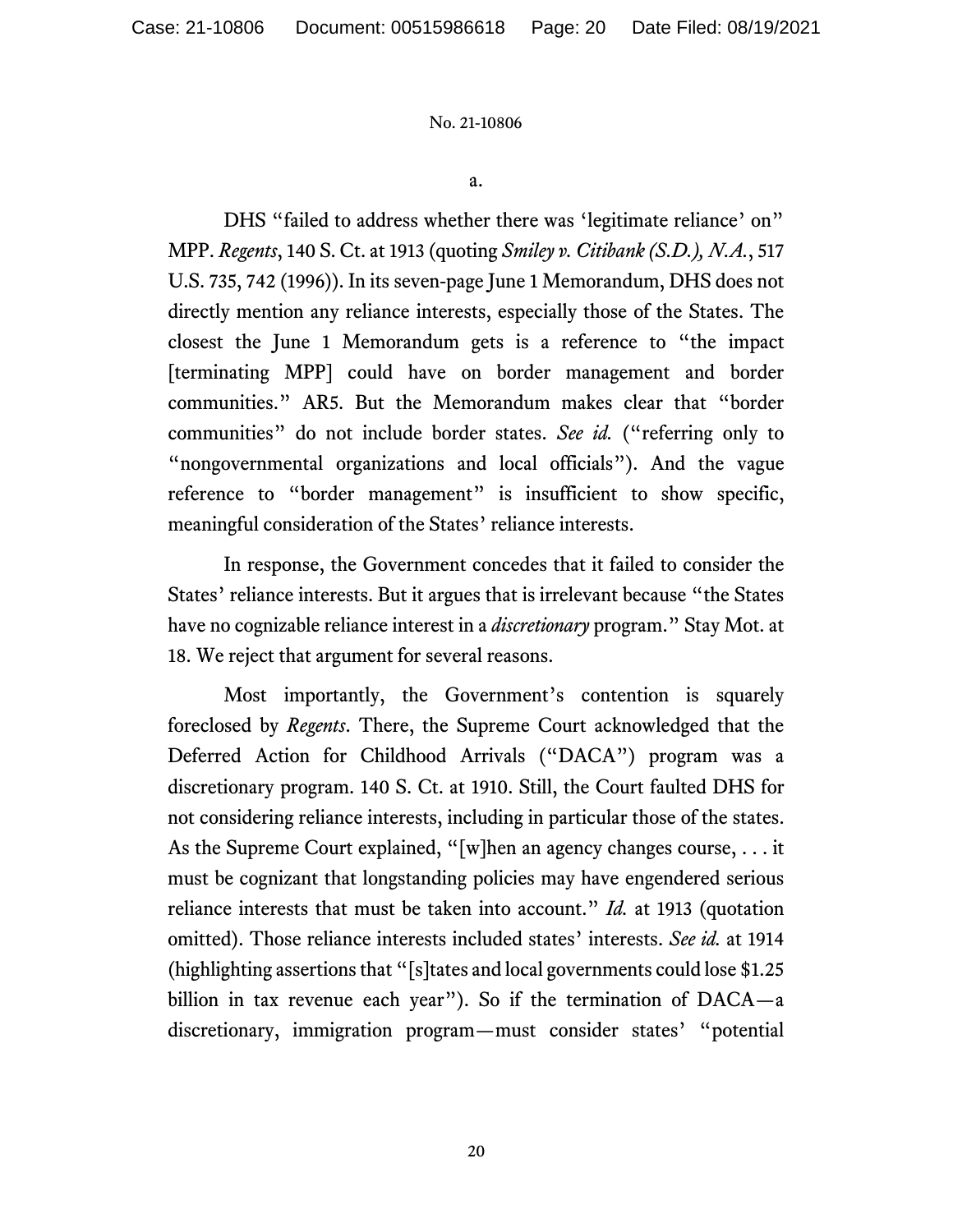reliance interests," then so does termination of MPP. *Id.* at 1913. That is particularly true here because the district court found as a matter of fact and the Government does not contest—that states like Texas face fiscal harm from the termination of MPP. *See* D. Ct. Op. at 18–20.

The district court also found that the "termination of MPP has and will continue to increase the number of aliens being released into the United States." *Id.* at 17. The Supreme Court has recognized that border states "bear[] many of the consequences of unlawful immigration." *Arizona v. United States*, 567 U.S. 387, 397 (2012). It therefore follows that a "potential reliance interest" that DHS must consider includes Texas.

The DHS-Texas Agreement reinforces the Government's awareness of the State's reliance interests. In that Agreement, DHS stipulated:

- "Texas, like other States, is directly and concretely affected by changes to DHS rules and policies that have the effect of easing, relaxing, or limiting immigration enforcement." Compl., Ex. B at 1.
- "The harm to Texas is particularly acute where its budget has been set months or years in advance and it has no time to adjust its budget to respond to DHS policy changes." *Id.*
- "[A]n aggrieved party will be irreparably damaged." *Id.* at 5.

The Agreement further states that it "establishes a binding and enforceable commitment between DHS and Texas." *Id.* at 2. Texas therefore could reasonably rely on the Agreement. And Texas did in fact rely on the Agreement by including DHS's breach as a cause of action in its complaint filed months before the June 1 Memorandum. And then—despite these reliance interests and despite being on notice of the Agreement from the States' complaint—the June 1 Memorandum said not one word about the Agreement. A "reasonable and reasonably explained" decision would have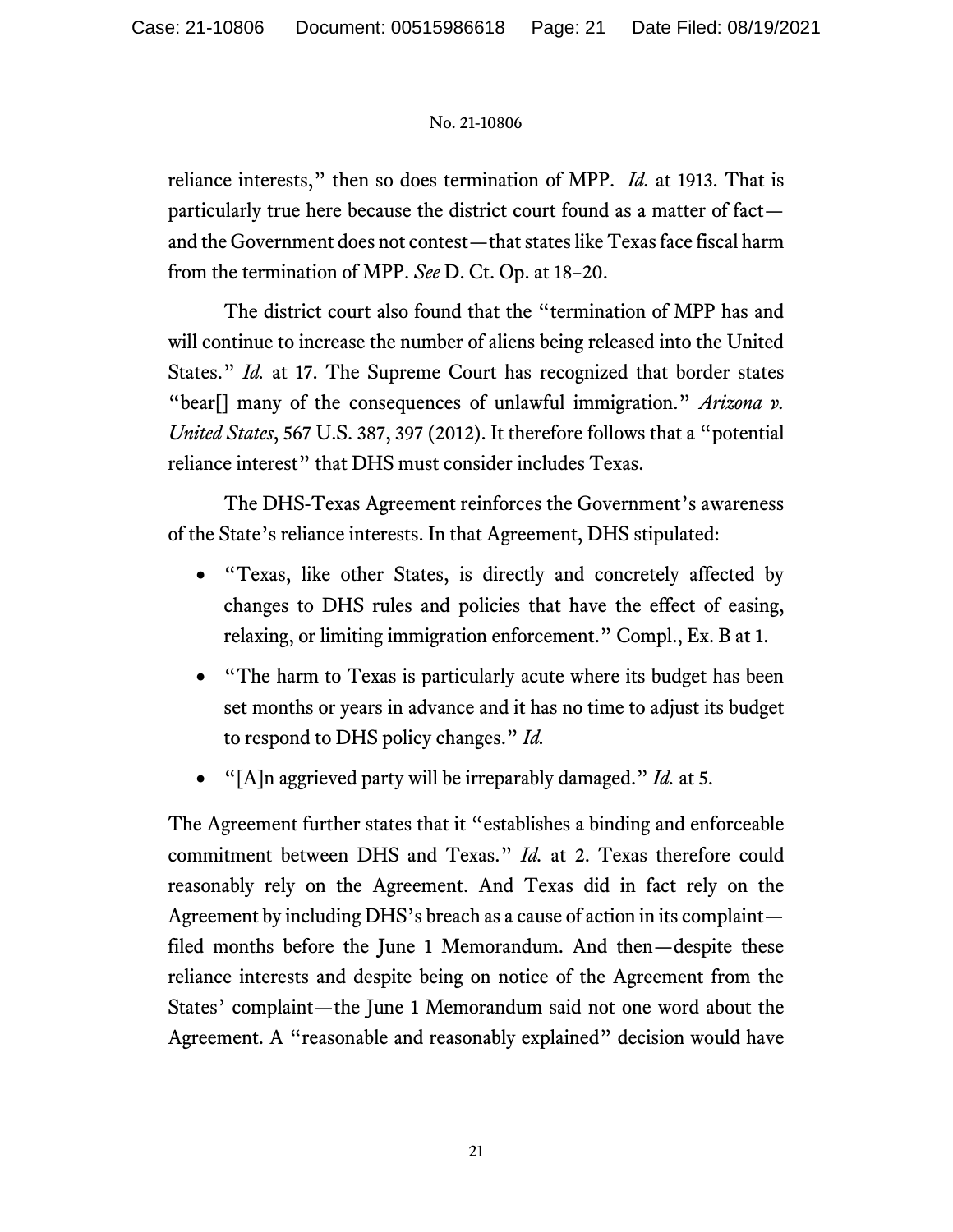said *something*. *Prometheus*, 141 S. Ct. at 1158. That is why this "omission alone [likely] renders [the Secretary's] decision arbitrary and capricious." *Regents*, 140 S. Ct. at 1913.[4](#page-25-0)

b.

The June 1 Memorandum also failed to consider DHS's prior factual findings on MPP's benefits. In its October 2019 Assessment of MPP, DHS found that "aliens without meritorious claims—which no longer constitute[d] a free ticket into the United States—[were] beginning to voluntarily return home." D. Ct. Op. at 10. DHS also found that MPP addressed the "perverse incentives" created by allowing "those with nonmeritorious claims . . . [to] remain in the country for lengthy periods of time." *Id.* These benefits, DHS emphasized, were a "core component" or "cornerstone" of the agency's prior immigration policy. *Id.* at 12.

Nonetheless, the June 1 Memorandum did not expressly mention, let alone meaningfully discuss, DHS's prior factual findings. Instead, the Secretary changed policies based on his own findings that contradict DHS's October 2019 findings. But an agency must provide "a more detailed justification" when a "new policy rests upon factual findings that contradict those which underlay its prior policy." *FCC v. Fox Television Stations, Inc.*,

<sup>4</sup> As the D.C. Circuit has emphasized in a different APA context, "the opportunity to comment is meaningless unless the agency responds to significant points raised by the public." *Sherley v. Sebelius*, 689 F.3d 776, 784 (D.C. Cir. 2012) (Sentelle, C.J.) (quotation omitted). We do not suggest that DHS needed notice-and-comment rulemaking to rescind MPP. But it did need to consider "relevant factors" to that rescission decision. *Id.*And you might reasonably think that one "relevant factor[]" to that decision was DHS's pledge "to consult Texas and consider its views before taking any action, adopting or modify[ing] a policy or procedure, or making any decision that" affects MPP. Compl., Ex. B at 2. Perhaps DHS has a good reason for its action. But it is likely arbitrary and capricious for DHS not even to acknowledge its agreement—let alone do anything to consult Texas or consider its views.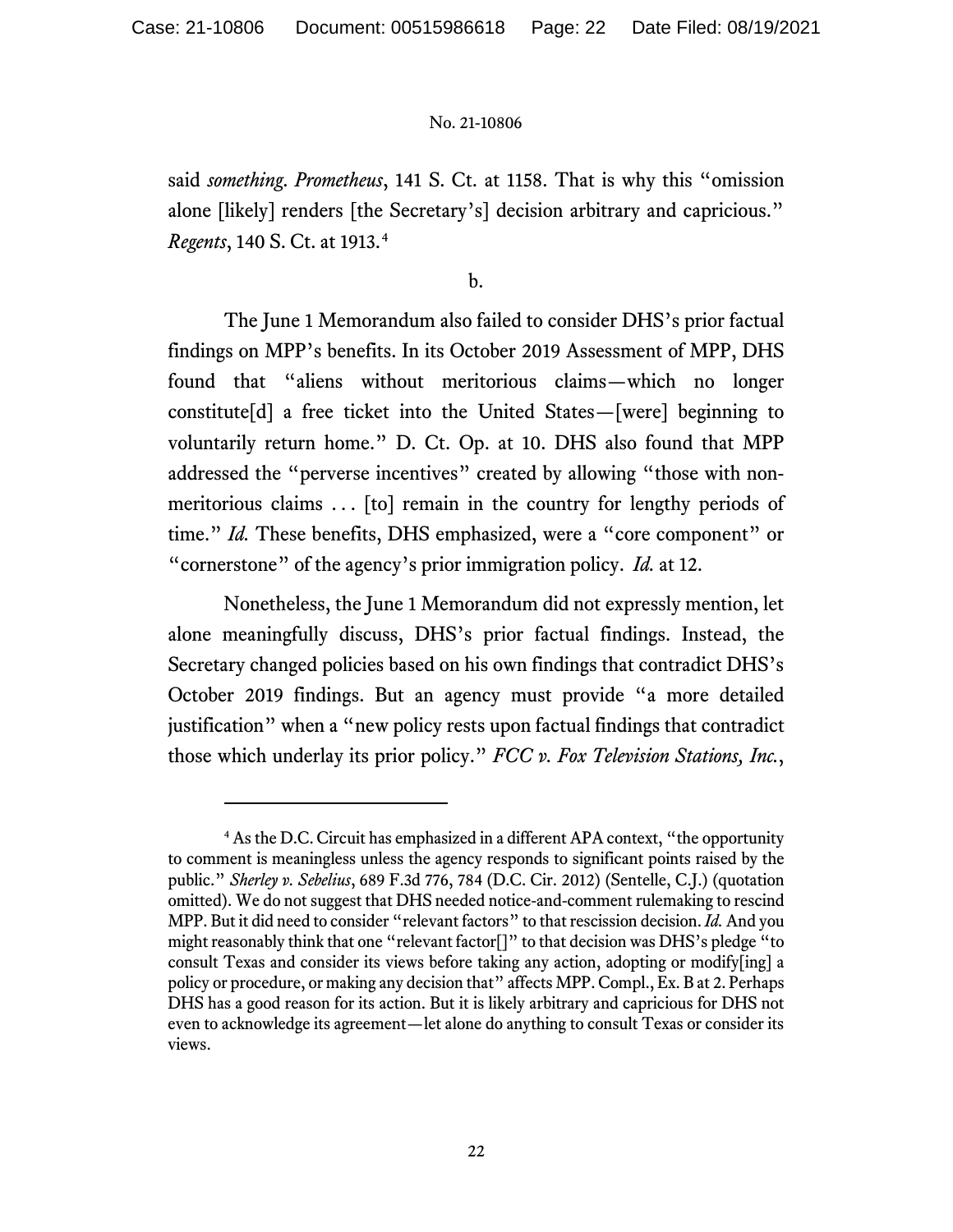556 U.S. 502, 515 (2009). The Secretary did not provide the required "more detailed justification." *Id.* This further indicates that the termination of MPP was arbitrary and capricious.

c.

The June 1 Memorandum also insufficiently addressed alternatives to terminating MPP. "[W]hen an agency rescinds a prior policy[,] its reasoned analysis must consider the alternatives that are within the ambit of the existing policy." *Regents*, 140 S. Ct. at 1913 (quotation omitted). While considering alternatives, DHS "*was* required to assess whether there were reliance interests, determine whether they were significant, and weigh any such interests against competing policy concerns." *Id.* at 1915. As explained above, DHS did not adequately assess reliance interests. So it would be impossible for the June 1 Memorandum to properly weigh the relevant interests against competing policy concerns while considering alternatives.

The June 1 Memorandum offers a single conclusory sentence addressing potential modifications to MPP: "I also considered whether the program could be modified in some fashion, but I believe that addressing the deficiencies identified in my review would require a total redesign that would involve significant additional investments in personnel and resources." AR.5. But "belief" that a "total redesign" was required, *id.*, is no substitute for a "reasonable and reasonably explained" decision. *Prometheus*, 141 S. Ct. at 1158.

Of course, "DHS was not required . . . to consider *all* policy alternatives in reaching [its] decision," and the agency has "considerable flexibility" to "wind-down" a program. *Regents*, 140 S. Ct. at 1914 (emphasis added) (quotation omitted). But the problem is that the Secretary failed to mention *any* modification to MPP as a possible alternative, even though "the alternatives . . . are within the ambit of the existing policy." *Id.* at 1913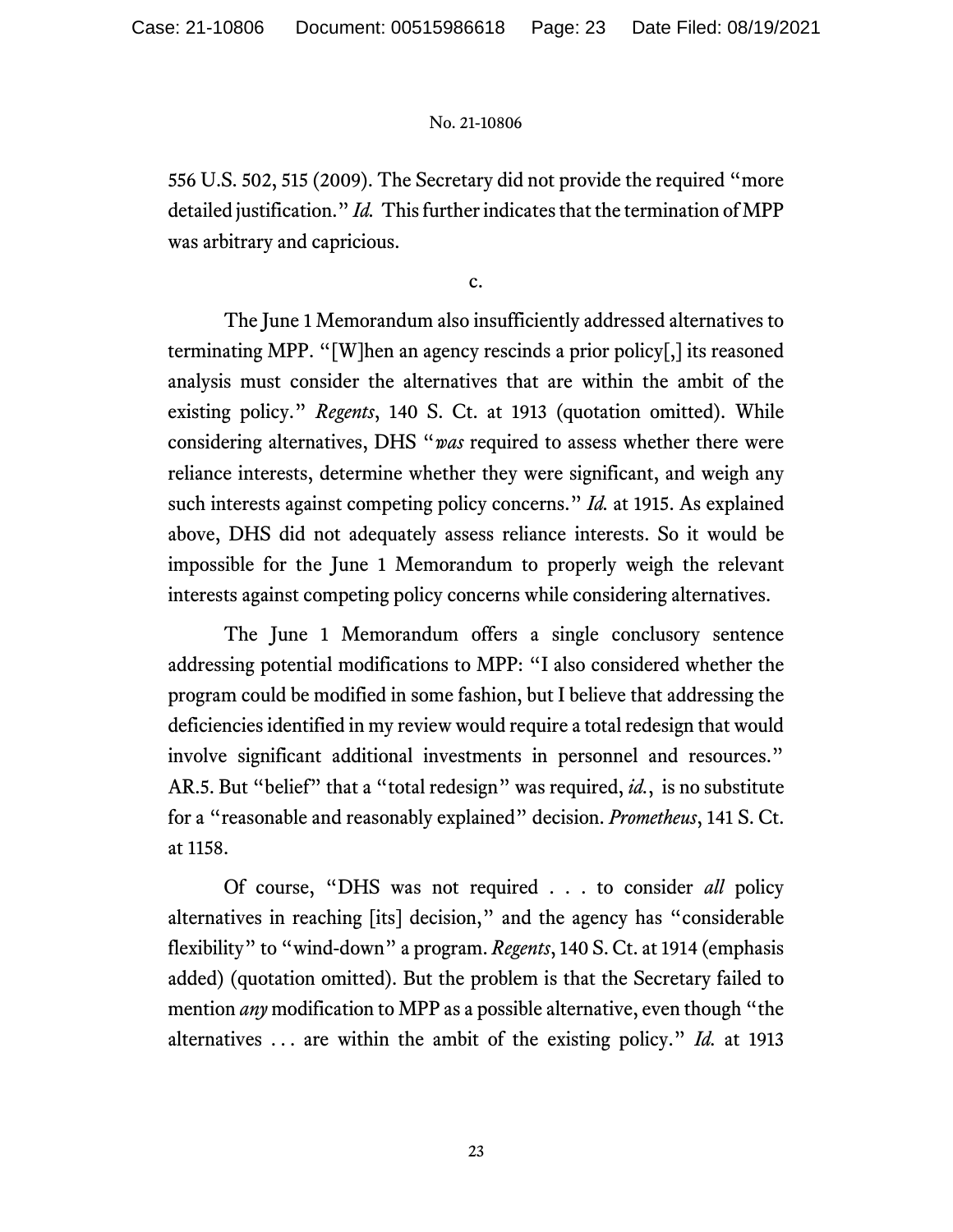(quotations omitted). And merely stating that an alternative was considered is not enough to show reasoned analysis. *Cf. United Techs. Corp. v. U.S. Dep't of Def.*, 601 F.3d 557, 562 (D.C. Cir. 2010) ("We do not defer to the agency's conclusory or unsupported suppositions." (quotation omitted)).

The Government's principal counterargument is that DHS considered an alternative *outside* "the ambit of the existing policy." *Regents*, 140 S. Ct. at 1913. Specifically, the June 1 Memorandum pointed to a "Dedicated Docket" program designed to provide counsel to aliens in removal proceedings. AR.4–5 & n.6; *see* Stay Mot. at 16; Reply at 7. This argument is unpersuasive for at least two reasons. First, by the Government's own admission, the "Dedicated Docket" is outside the ambit of MPP—and hence it does not count as a reasoned consideration of alternatives "*within* the ambit of the existing policy." *Regents*, 140 S. Ct. at 1913 (emphasis added). And second, neither the June 1 Memorandum nor the Government in its stay motion explains why MPP and the "Dedicated Docket" are mutually exclusive.

d.

The June 1 Memorandum also failed to consider the legal implications of terminating the policy. After the Government suspended MPP—but before it rescinded the program—Texas filed this lawsuit. In its original complaint, and in its initial motion for preliminary injunction, Texas argued that the suspension of MPP violated § 1225. *See* Compl. at 36–38; Prelim. Inj. Mot., ECF No. 30. About a month and a half later, the Secretary issued the memorandum terminating MPP. So the government was on notice of the legal implications. Yet in the memorandum, the Secretary does not mention the lawfulness concerns involving § 1225—even though, the "natural response" to this "newly identified problem" would be to consider the problem. *Regents*, 140 S. Ct. at 1916. This further indicates that "the process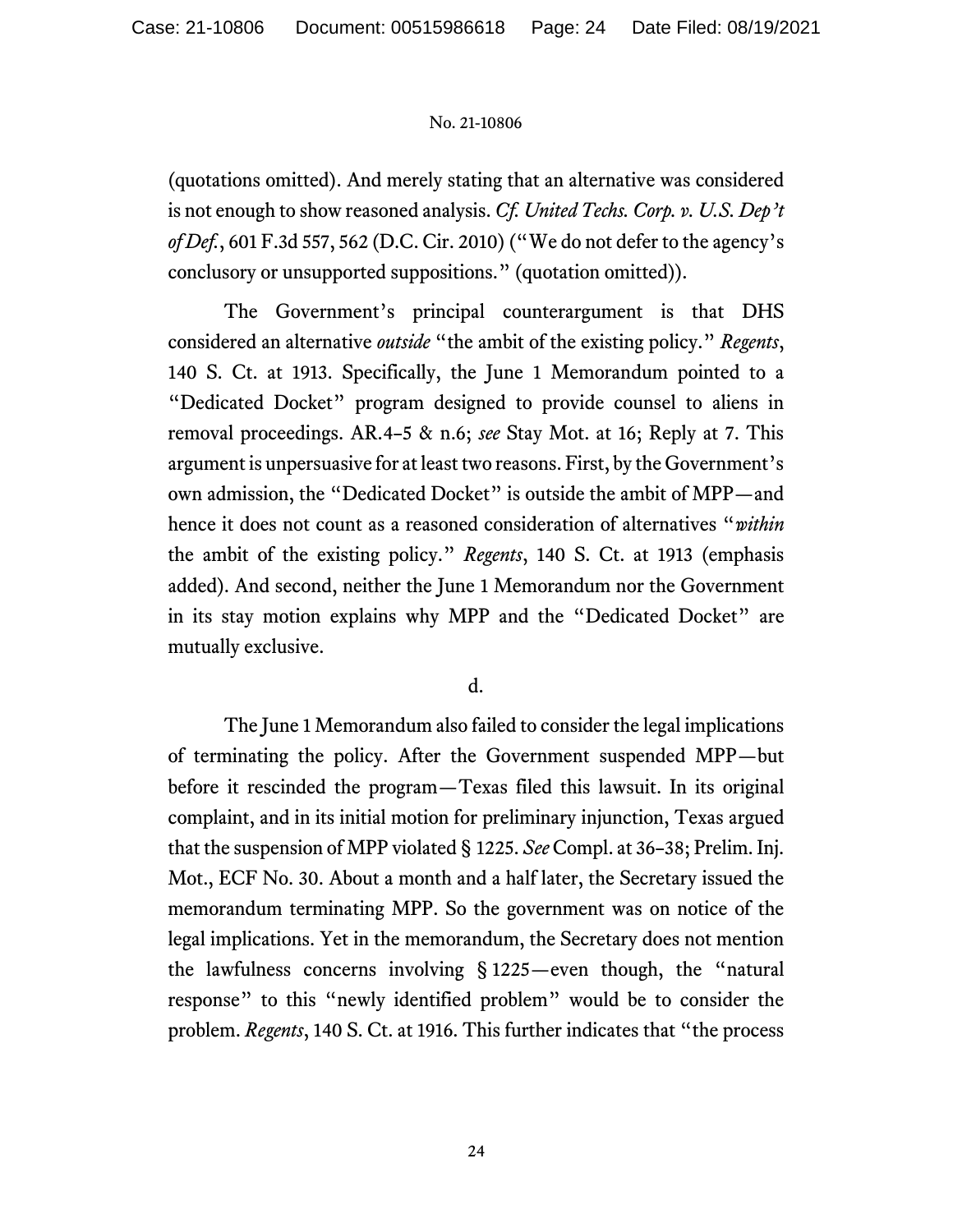by which" the Secretary reached that result was neither "logical" nor "rational." *Michigan*, 576 U.S. at 750.

e.

The Government offers a hodgepodge of counterarguments to justify the June 1 Memorandum's omissions. None is persuasive.

The Government repeatedly argues that DHS's statement that it considered this or that factor is enough to avoid any arbitrary-and-capricious problems. *See* Stay Mot. at 16. The law says otherwise. "Stating that a factor was considered . . . is not a substitute for considering it." *Getty v. Fed. Sav. & Loan Ins. Corp.*, 805 F.2d 1050, 1055 (D.C. Cir. 1986); *see also Corrosion Proof Fittings v. E.P.A.*, 947 F.2d 1201, 1226 (5th Cir. 1991) ("The EPA's failure to consider the regulatory alternatives, however, cannot be substantiated by conclusory statements . . . ."); *United Techs.*, 601 F.3d at 562 ("We do not defer to the agency's conclusory or unsupported suppositions." (quotation omitted)); *cf. Gerber v. Norton*, 294 F.3d 173, 185 (D.C. Cir. 2002) ("And stating that a factor was considered—or found—is not a substitute for considering or finding it." (quotation omitted)); *Gresham v. Azar*, 950 F.3d 93, 103 (D.C. Cir. 2020) ("Nodding to concerns raised by commenters only to dismiss them in a conclusory manner is not a hallmark of reasoned decisionmaking."). This well-established principle makes sense. After all:

[A]n agency's "experience and expertise" presumably enable the agency to provide the required explanation, but they do not substitute for the explanation, any more than an expert witness's credentials substitute for the substantive requirements applicable to the expert's testimony under Fed. R. Evid. 702. The requirement of explanation presumes the expertise and experience of the agency and still demands an adequate explanation in the particular matter.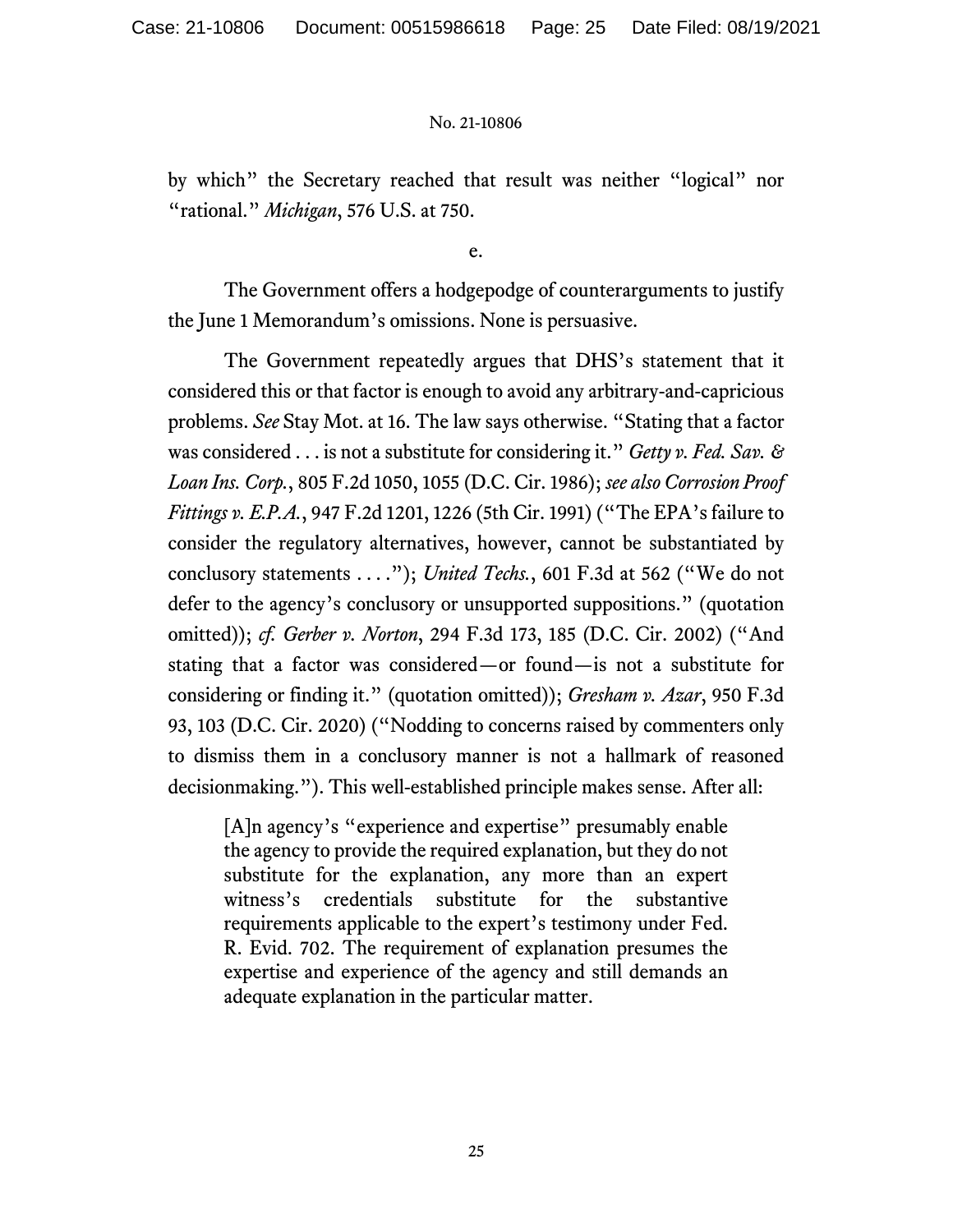*CS Wind Viet. Co. v. United States*, 832 F.3d 1367, 1377 (Fed. Cir. 2016) (citations omitted).

The Government also points to the June 1 Memorandum's observations on MPP's shortcomings. *See* Stay Mot. at 16–17. Even if creditable, these observations cannot justify the other omissions discussed above. But in any event, many of those observations are neither "logical" nor "rational." *Michigan*, 576 U.S. at 750. Take DHS's termination justification based on *in absentia* removal orders. DHS observed that "the high percentage of cases completed through the entry of *in absentia* removal orders (approximately 44 percent, based on DHS data) *raises questions* for me about the design and operation of the program." AR.4 (emphasis added). The district court found that "[t]he federal government's data shows similarly high rates of *in absentia* removals *prior* to implementation of MPP." D. Ct. Op. at 40. The Government has not said one word to suggest the district court's factual finding was clearly erroneous. [5](#page-25-0) We therefore cannot conclude that the Secretary "examine[d] the relevant data and articulate[d] a satisfactory explanation" with "a rational connection between the facts found and the choice" to terminate MPP. *State Farm*, 463 U.S. at 43 (quotation omitted). And even on the Government's own terms considering *only* half the statistics and ignoring the district court's factual finding—the June 1 Memorandum only said that *in absentia* statistics "raise[d] questions for [DHS] about the design and operation of the

<span id="page-25-0"></span><sup>&</sup>lt;sup>5</sup> In its reply brief, the Government argues that it need not have commissioned an "in-depth empirical analysis" of the *in absentia* statistics before rescinding MPP. Reply at 9. Of course that is true. But it is equally true that the Government cannot cherry-pick only the statistics it likes in the administrative record. Nor can the Government fail to address statistics that already exist in that record. *See Encino Motorcars, LLC v. Navarro*, 136 S. Ct. 2117, 2126 (2016) (holding "an unexplained inconsistency in agency policy is a reason for holding an interpretation to be an arbitrary and capricious change from agency practice" (quotation omitted)).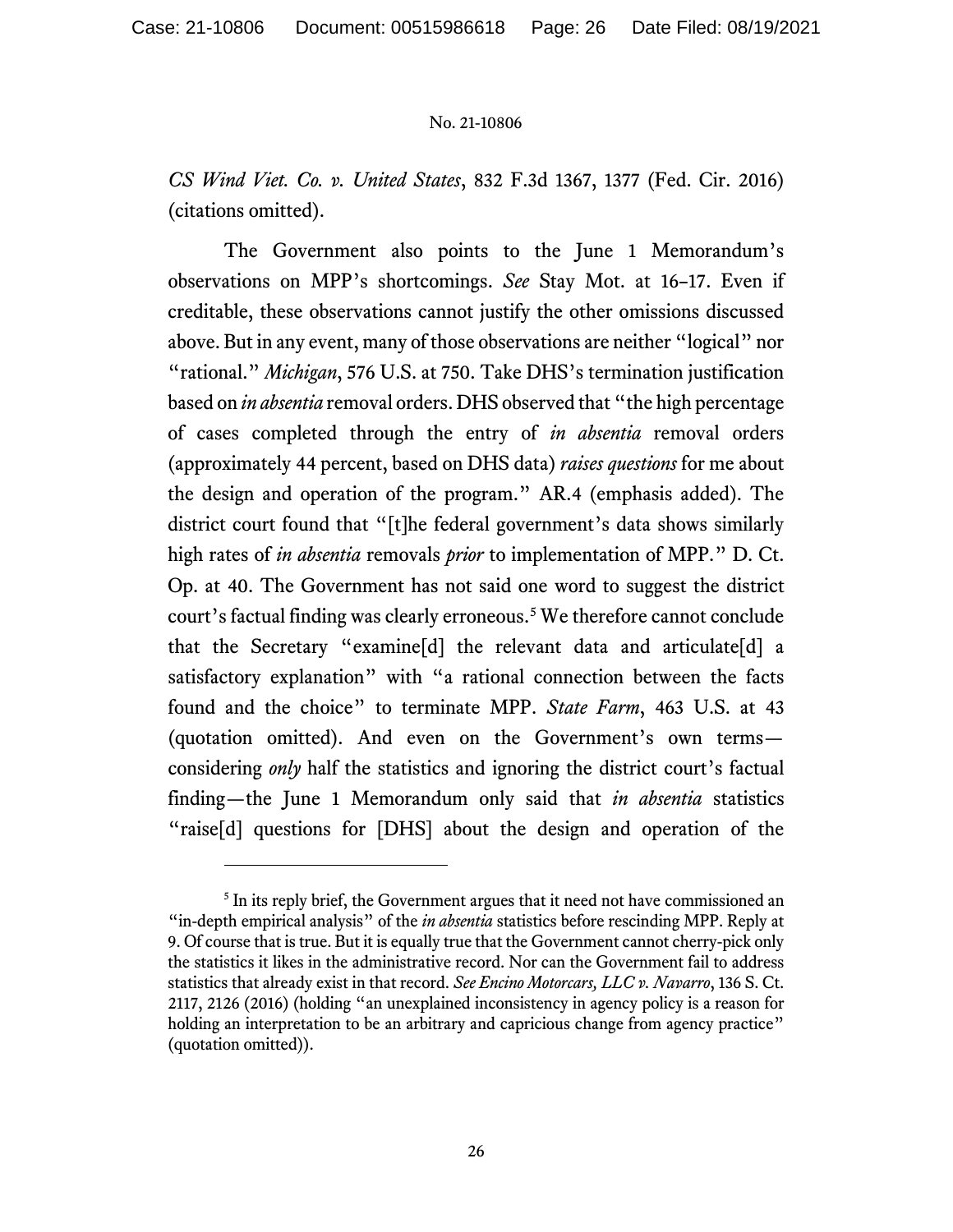program." AR.4. But the process required by the APA requires agencies to *seek answers* and reasonably explain the outcome of that effort, including its conclusions.

The June 1 Memorandum places much weight on COVID-19. According to the Memorandum, the pandemic "compounded" "challenges faced by MPP" when "immigration courts designated to hear MPP cases were closed for public health reasons between March 2020 and April 2021." AR.4. But DHS issued its memorandum terminating MPP at least one month *after* courts reopened. As the district court explained: "*Past* problems with *past* closures are irrelevant to the decision to *prospectively* terminate MPP in June 2021. This is especially true when the Secretary admits DHS had maintained the facilities during the pandemic." D. Ct. Op. at 41. The Government challenges this conclusion on the ground that "infrastructure used for MPP remains shuttered." Stay Mot. at 19 n.4. But the Government provides no indication that the facilities are not maintained or are shuttered because of the pandemic—as opposed to the choice the Government itself made when it suspended MPP in January 2021.

2.

In addition to the APA, the district court also relied on 8 U.S.C. § 1225. The Government claims that the district court determined that "the Secretary is *required* to return any noncitizen he fails to detain" and that the district court's "core legal analysis" is that DHS has "a binary choice between detention or return to Mexico for noncitizens arriving from Mexico." Stay Mot. at 11–13. In essence, the Government characterizes the district court's decision and injunction as removing the Government's ability to use its discretion under 8 U.S.C.  $\S$ § 1182(d)(5)(A) and 1226. But as we explain in Part III, *infra*, the Government has mischaracterized the district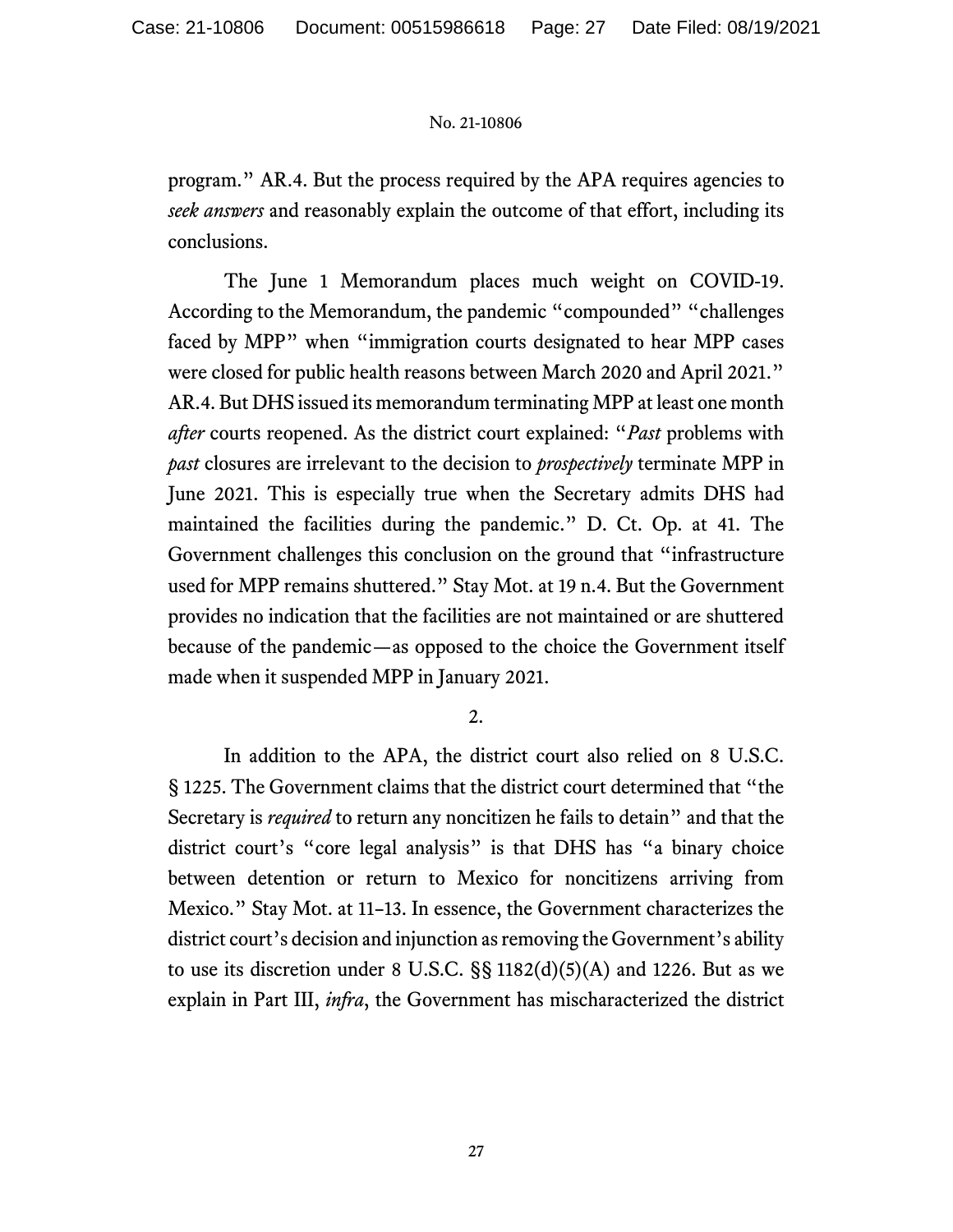court's order. This matters because all of the Government's § 1225 arguments hinge on an incorrect premise.

Therefore, we cannot conclude that the Government is likely to succeed on either its APA arguments or its § 1225 arguments—let alone that the Government is likely to succeed on both. The Government therefore has not come close to a "strong showing" that it is likely to succeed on the merits. *Nken*, 556 U.S. at 426.

## III.

The Government also has not shown that it will be irreparably injured absent a stay pending appeal. The Government's arguments are largely built on two strawmen. We consider and reject those before turning to the Government's other arguments.

First, the Government complains that it will be irreparably harmed absent a stay because DHS is incapable of reinstating MPP "in a matter of days." Stay Mot. at 21; *see also* Decl. of David Shahoulian ¶ 16 (Aug. 16, 2021) (arguing DHS cannot immediately "reestablish the entire infrastructure upon which [MPP] was built"). This is a strawman. The district court did not order the Government to restore MPP's infrastructure overnight. It ordered that, once the injunction takes effect on August 21, DHS must "enforce and implement MPP *in good faith*." D. Ct. Op. at 52. DHS does not argue that good faith is an unreasonably high standard to meet.

Second, the Government asserts it will be irreparably injured because the injunction obligates DHS to detain "every single person described in 8 U.S.C. § 1225," which DHS cannot do because it lacks "sufficient detention capacity." Decl. of David Shahoulian ¶ 5 (Aug. 16, 2021). This is a second strawman. The injunction does not require the Government to detain every alien subject to § 1225. Nor does it order the Government to "build or obtain" additional detention facilities. Stay Mot. at 21. Instead, it requires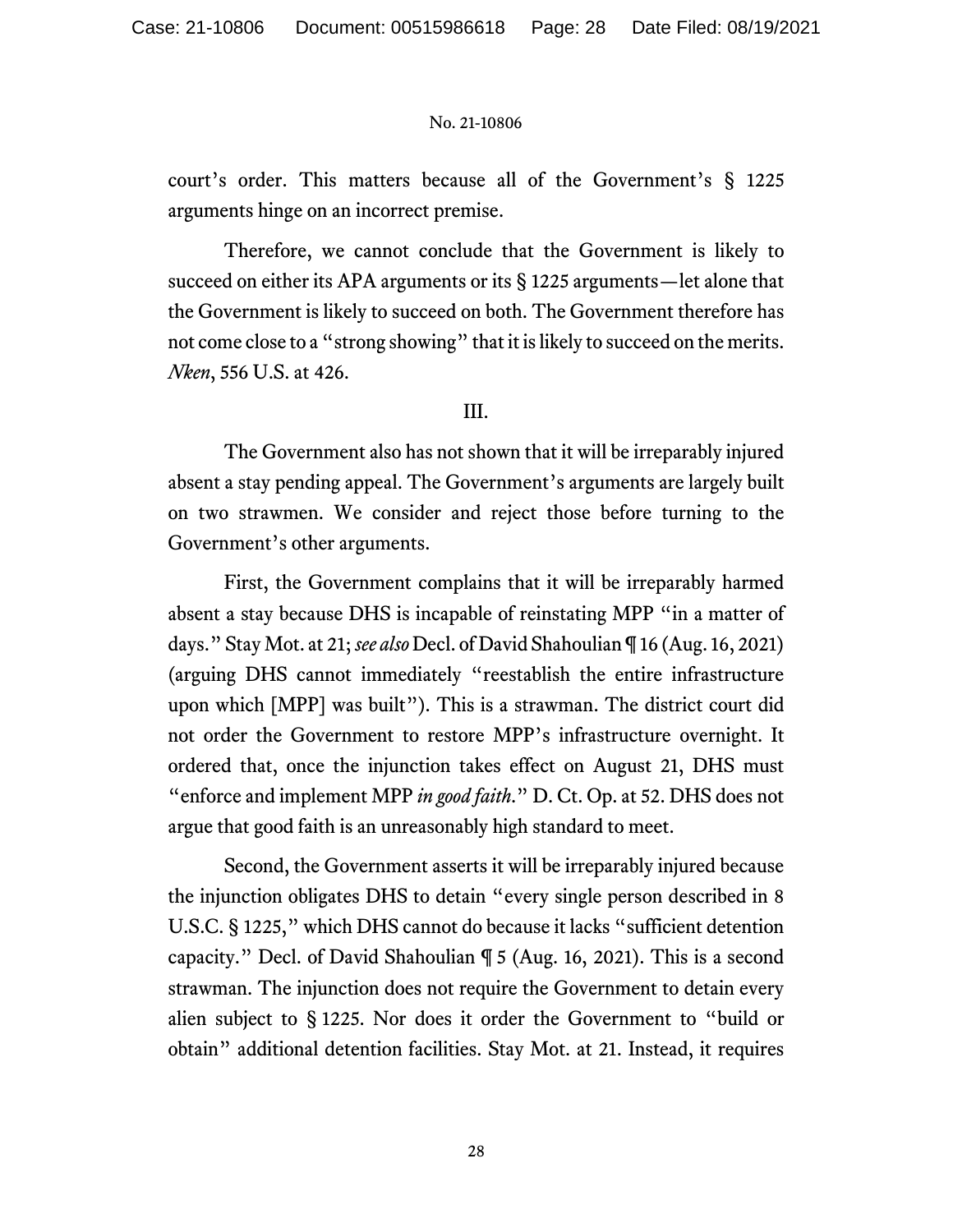the Government to "enforce and implement MPP *in good faith . . . until such a time* as the federal government has sufficient detention capacity to detain all aliens subject to mandatory detention." D. Ct. Op. at 52 (second emphasis added).

And far from ordering the Government to detain "every single person described in 8 U.S.C. § 1225," Decl. of David Shahoulian ¶ 5 (Aug. 16, 2021), the district court specifically acknowledged that the Government has other options. Under  $\S 1225(b)(2)(A)$ , which provides the statutory authority for MPP, an alien arriving on land from a contiguous foreign territory can be returned to that territory. *See* D. Ct. Op. at 43 & n.11 (noting this discretion). Under 8 U.S.C. § 1182(d)(5)(A), DHS can parole an alien into the United States "on a *case-by-case basis* for urgent humanitarian reasons or significant public benefit." (Emphasis added); *see* D. Ct. Op. at 43 & n.11 (noting this discretion). Under 8 U.S.C. § 1226, DHS can release on "bond" or "conditional parole" an alien arrested on a warrant and detained "pending a decision on whether the alien is to be removed." *See also* Stay Mot. at 12; D. Ct. Op. at 51 (noting this discretion). Last but not least, of course, the Government can choose to detain an alien in accordance with § 1225. *See* D. Ct. Op. at 43 (noting this discretion).

What the Government cannot do, the district court held, is simply release every alien described in § 1225 *en masse* into the United States. The Government has not pointed to a single word anywhere in the INA that suggests it can do that. And the Government cannot claim an irreparable injury from being enjoined against an action that it has no statutory authorization to take.

Third and finally, we turn to the Government's non-strawmen arguments for its irreparable injuries. Most of these are self-inflicted and therefore do not count. *See* 11A CHARLES ALAN WRIGHT, ET AL.,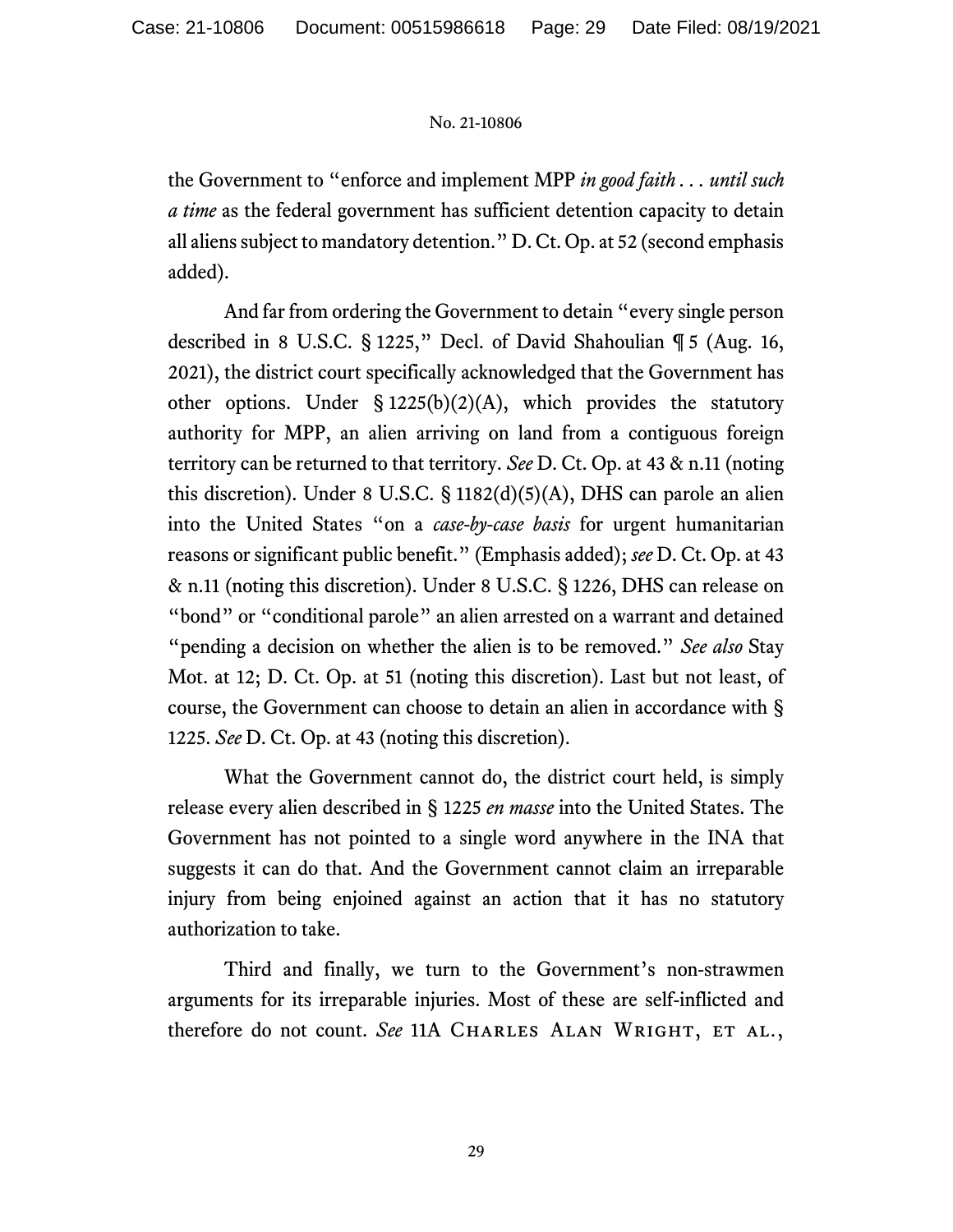Federal Practice and Procedure § 2948.1 (2021) ("[A] party may not satisfy the irreparable harm requirement if the harm complained of is selfinflicted"). For example, the Government notes that "DHS has been in the process of unwinding MPP and its infrastructure for months," such that restarting the program now would be difficult. Stay Mot. at 21. But as the district court noted, "Texas filed suit challenging the suspension of enrollments in MPP ... nearly two months *before* DHS purported to terminate the program entirely in the June 1 Memorandum." D. Ct. Op. at 47. Therefore, DHS could have avoided this problem by waiting to unwind MPP until this litigation was resolved. The self-inflicted nature of the government's asserted harm "'severely undermines' its claim for equitable relief." *Al Otro Lado v. Wolf*, 952 F.3d 999, 1008 (9th Cir. 2020) (quoting *Hirschfeld v. Bd. of Elections in City of N.Y.*, 984 F.2d 35, 39 (2d Cir. 1993)); *accord Second City Music, Inc. v. City of Chicago*, 333 F.3d 846, 850 (7th Cir. 2003) ("[S]elf-inflicted wounds are not irreparable injury."); *Caplan v. Fellheimer Eichen Braverman & Kaskey*, 68 F.3d 828, 839 (3d Cir. 1995) ("If the harm complained of is self-inflicted, it does not qualify as irreparable.").

Before the district court, the Government also suggested that it began unwinding MPP four or more months *before* the June 1 Memorandum. *See* D. Ct. Op. at 48. That understandably would make it harder for DHS to restart MPP on Saturday. But it also makes DHS's legal position dramatically weaker. It is a fundamental precept of administrative law that an administrative agency cannot make its decision first and explain it later. *See, e.g.*, *Regents*, 140 S. Ct. at 1908–10. Insofar as DHS concedes that its June 1 Memorandum is a *post hoc* rationalization for a decision that it made many months earlier, it has conceded that the June 1 Memorandum is arbitrary, capricious, and not a good faith explanation for its decision. Such inequitable conduct is "sufficient to deny" DHS's request for an equitable stay pending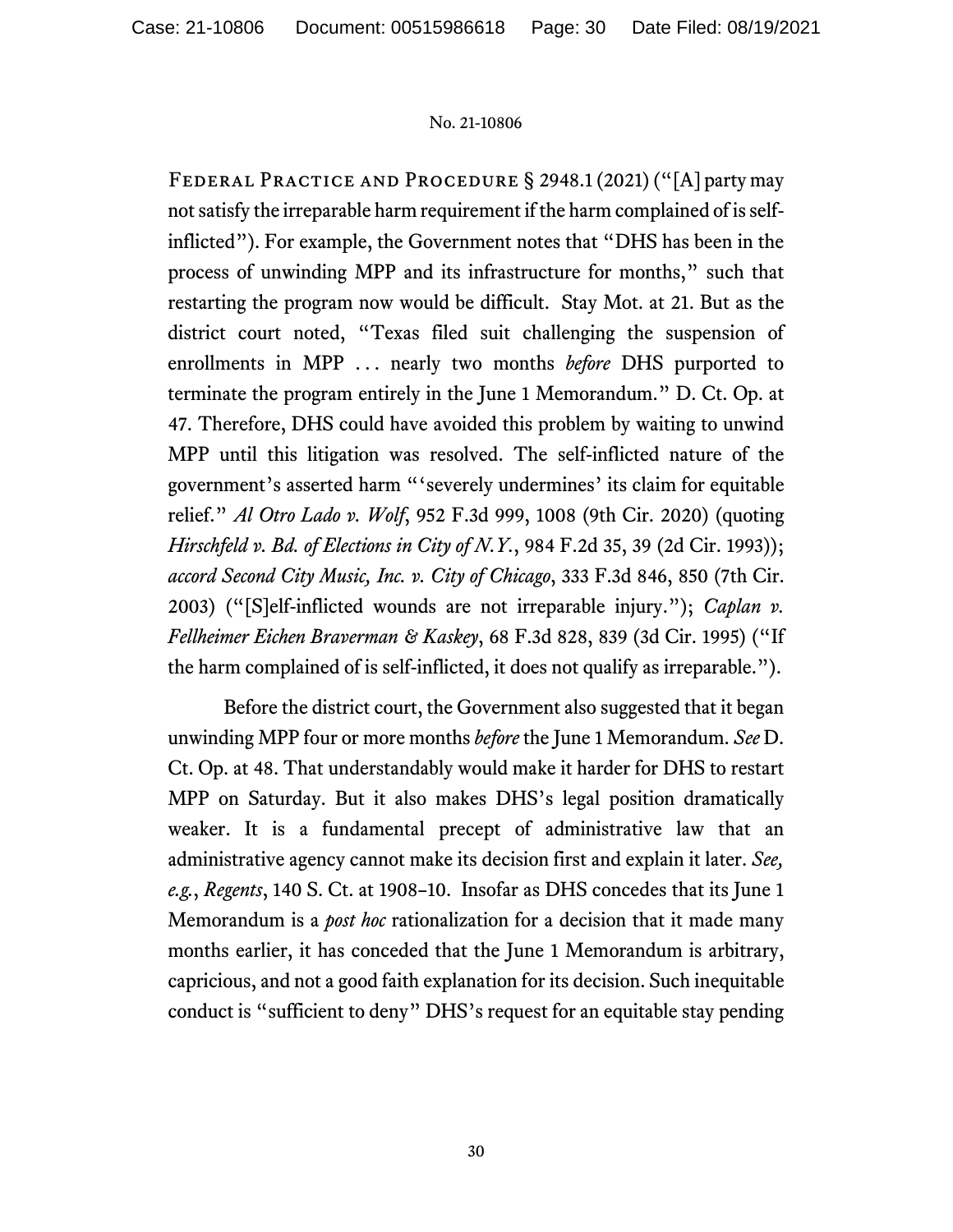appeal. *See In re GGW Brands, LLC*, No. 2:13-bk-15130, 2013 WL 6906375, at \*26–\*27 (Bankr. C.D. Cal. Nov. 15, 2013).

The Government also asserts that reinstating MPP will cause harm because "DHS cannot restart MPP without significant cooperation with Mexico," and the injunction implicates "delicate and ongoing discussions with Mexico." Stay Mot. at 21. There are at least four problems with that. First, as the district court noted, DHS created MPP unilaterally and without any previous agreement with Mexico. *See* D. Ct. Op. at 49 & n.15. DHS does not explain why it cannot likewise restart MPP unilaterally. Second, the Government does not point to any evidence that Mexico has withdrawn its support for MPP. *See* AR.152–53 (Mexico's December 20, 2018 statement of support). Third, the Government "'could have avoided' any disruptions by simply informing Mexico that termination of MPP would be subject to judicial review." D. Ct. Op. at 47 (quoting *Texas*, 809 F.3d at 187). Insofar as the Government failed to do that, again, its injury is self-inflicted. Fourth, even assuming Mexico's support is required, assuming Mexico has withdrawn its support, and assuming Mexico will not support a new MPP, the injunction *still* does not irreparably harm the Government. The injunction only requires good faith on the part of the United States—if the Government's good-faith efforts to implement MPP are thwarted by Mexico, it nonetheless will be in compliance with the district court's order, so long as it also adheres to the rest of the statutory requirements.

Finally, because the Government has requested a stay pending completion of appellate proceedings, the relevant question is whether the Government will be irreparably harmed *during the pendency of the appeal*. Even if the Government were correct that long-term compliance with the district court's injunction would cause irreparable harm, it presents no reason to think that it cannot comply with the district court's requirement of good faith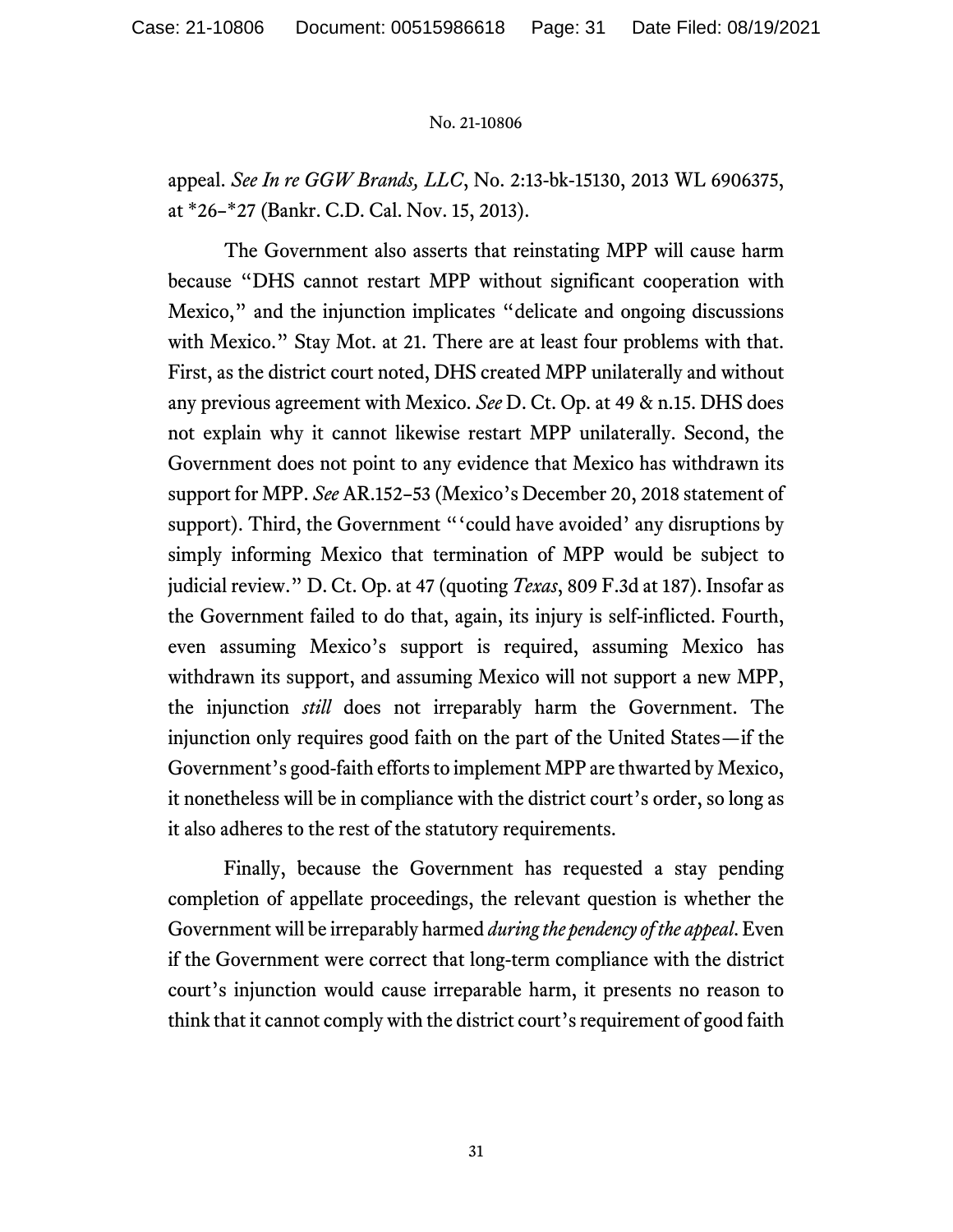while the appeal proceeds. Therefore, the Government has failed to demonstrate that it will be irreparably injured absent a stay pending appeal.

IV.

The final two *Nken* factors also do not warrant a stay. *See Nken*, 556 U.S. at 434.

The district court concluded that the States have suffered, and will continue to suffer, harms as a result of the termination of MPP. *See* D. Ct. Op. at 17 ("The termination of MPP has [increased] and will continue to increase the number of aliens being released into the United States and has [imposed] and will continue to impose harms on Plaintiff States Texas and Missouri."). We agree. *See supra* Part II.A.1 (standing). A stay "would enable" aliens released into the interior "to apply for driver's licenses and other benefits, and it would be difficult for the states to retract those benefits or recoup their costs even if they won on the merits." *Texas*, 787 F.3d at 768.

Likewise, the "public interest [is] in having governmental agencies abide by the federal laws that govern their existence and operations." *Washington v. Reno*, 35 F.3d 1093, 1102 (6th Cir. 1994). Here, the Government has failed to carry its burden to show that its conduct comports with federal law. And "[t]here is generally no public interest in the perpetuation of unlawful agency action." *League of Women Voters of U.S. v. Newby*, 838 F.3d 1, 12 (D.C. Cir. 2016).

The Government is also wrong to say that a stay would promote the public interest by preserving the separation of powers. All the district court's injunction requires of the Government is that it act in accordance with the INA. And in all events, "it is the resolution of the case on the merits, not whether the injunction is stayed pending appeal, that will affect" principles of "separation of powers and federalism." *Texas*, 787 F.3d at 768.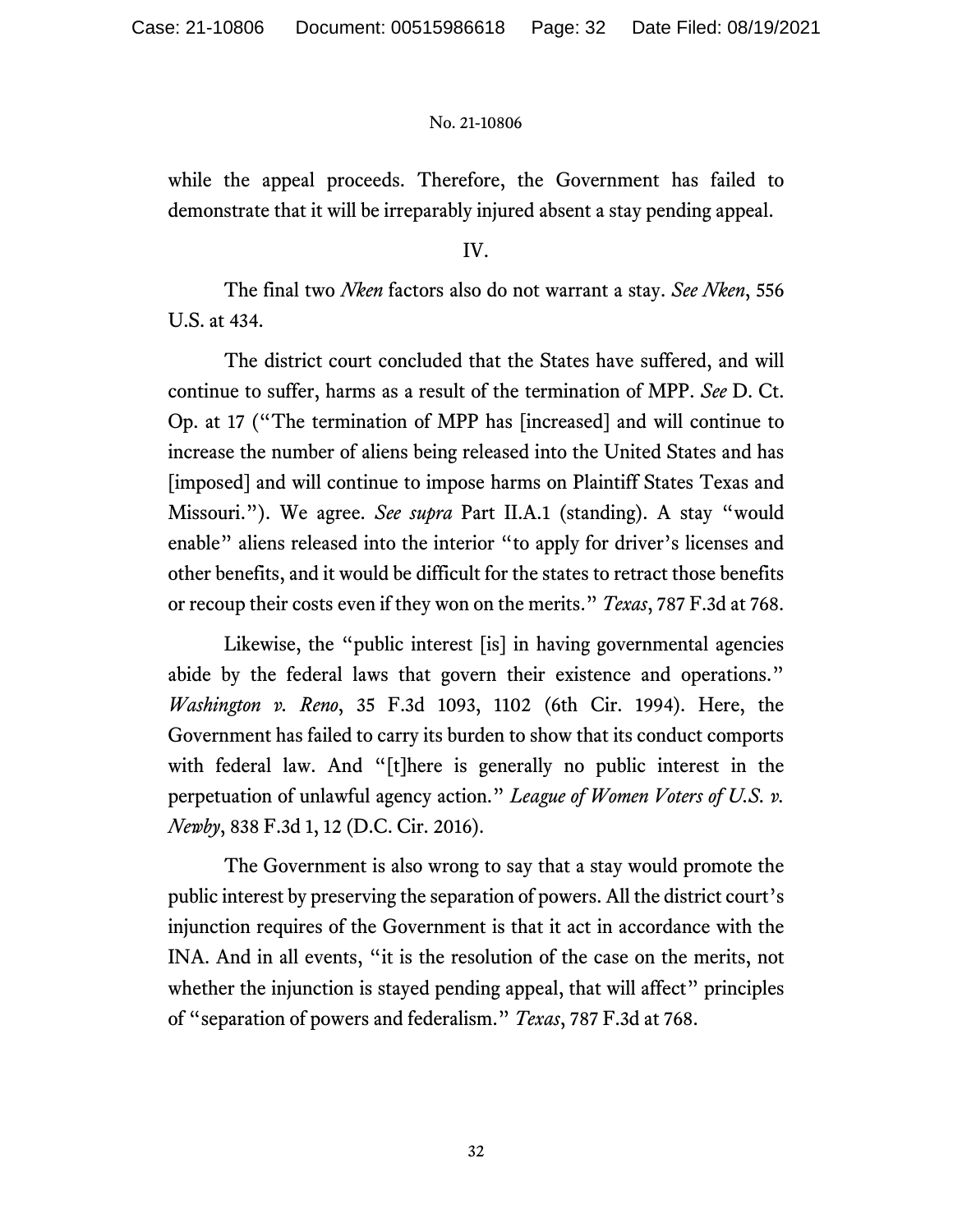The DHS-Texas Agreement also suggests the public interest counsels against issuing a stay. That Agreement expressly acknowledged that if DHS failed to comply with the Agreement's terms, Texas would "be irreparably damaged" and would "not have an adequate remedy at law." Compl., Ex. B at 4. The Agreement remained binding until August 1, 2021, and the parties agree DHS violated its terms. *See* D. Ct. Op. at 14 ("The parties agree DHS did not follow the[] procedures" required by the Agreement.). The district court concluded that the expiration of the Agreement mooted Texas's claim under it. *See id.* at 44. As noted in Part II above, however, the States' likelihood of success on the merits of their APA claims means that DHS will have to consider all relevant factors before attempting to rescind MPP including its effects on the States. The public interest plainly lies in not allowing DHS to circumvent those federalism concerns.

## V.

Finally, the Government argues a stay is warranted because the district court should have remanded without vacating the June 1 Memorandum or issuing an injunction. Stay Mot. at 22; *see also* Reply at 12. "Remand, not vacatur, is generally appropriate when there is at least a serious possibility that the agency will be able to substantiate its decision given an opportunity to do so." *Texas Ass'n of Manufacturers v. United States Consumer Prod. Safety Comm'n*, 989 F.3d 368, 389 (5th Cir. 2021). But it is unclear how DHS can substantiate its decision on remand. Neither in its opening stay motion nor in its reply does the Government suggest how it can. *See generally* Stay Mot. at 22–23; Reply at 12. And Supreme Court precedent suggests that any later memorandum on remand elaborating on the June 1 Memorandum would be irrelevant to an arbitrary-and-capricious analysis because it is a *post hoc* rationalization. *See Regents*, 140 S. Ct. at 1907–09. So at this stage, without any argument whatsoever to the contrary, it appears that DHS would have to issue "a *new* rule implementing a *new* policy" that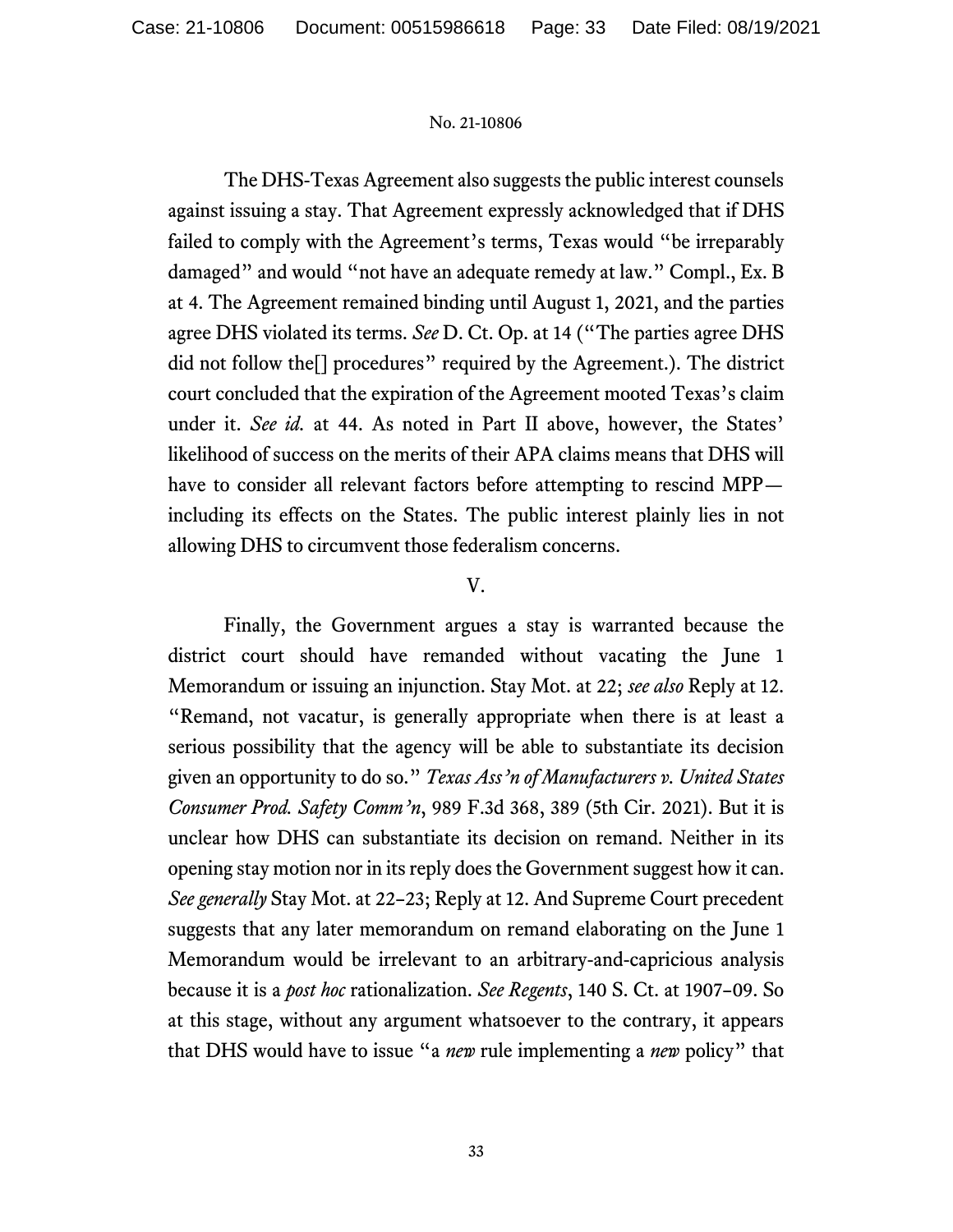"compl[ies] with the procedural requirements for new agency action." *Id.* at 1908 (emphases added).

Vacatur, by contrast, would not cause "disruptive consequences". *See United Steel v. Mine Safety & Health Admin.*, 925 F.3d 1279, 1287 (D.C. Cir. 2019) (also considering "the disruptive consequences of vacatur" (internal quotation marks omitted)). The Government makes no argument materially different from its irreparable-injury argument. So we reject the Government's arguments here for the same reasons we rejected them in Part III, *supra*.

\* \* \*

The Government has failed to make the requisite showing for all four *Nken* factors. The Government's motion for a stay pending appeal is therefore DENIED. The Government's appeal is hereby EXPEDITED for consideration before the next available oral argument panel.